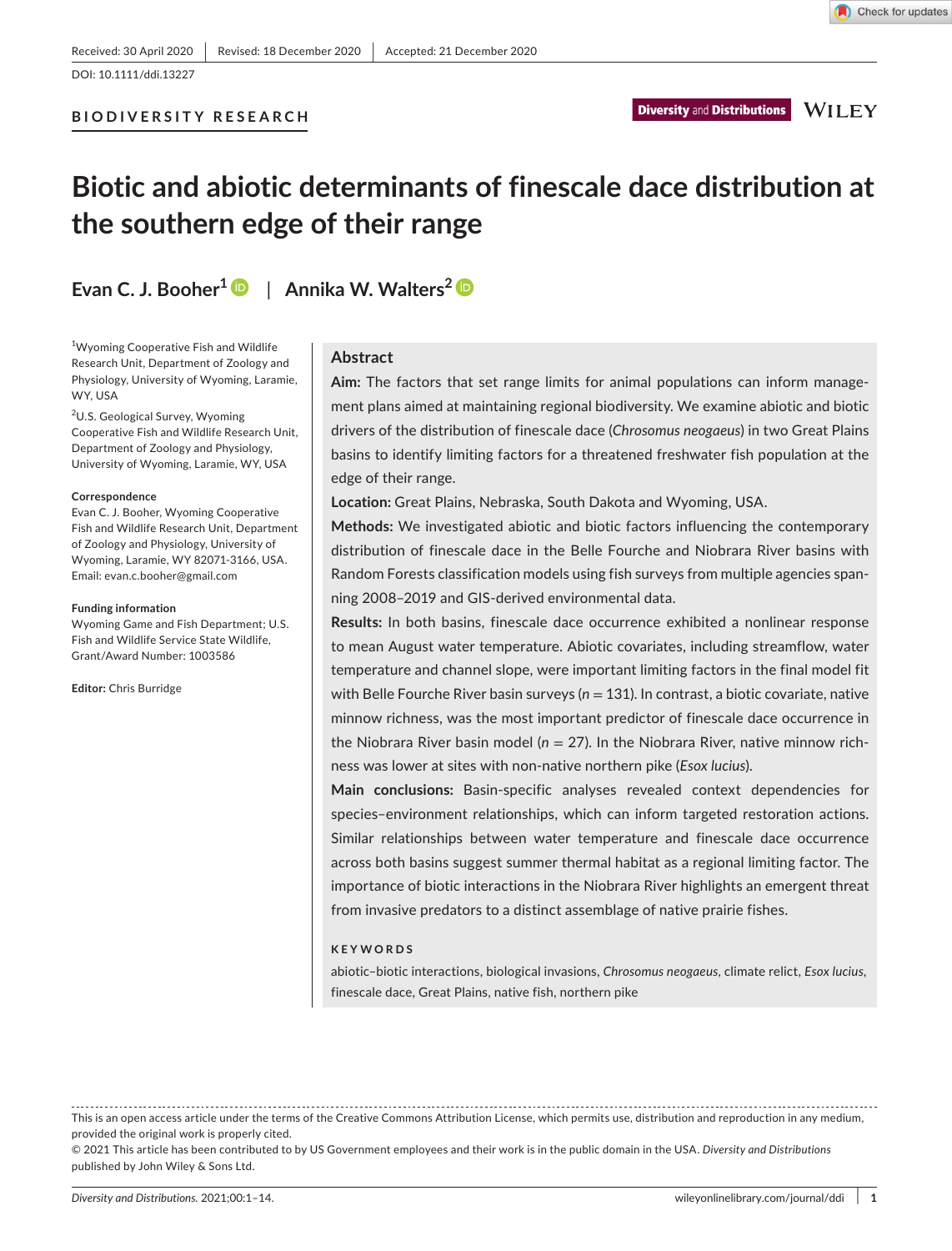# **1** | **INTRODUCTION**

Understanding the factors that create species' range limits is a central goal of biogeography and can inform fisheries and wildlife management. Constraints on the distribution of animal populations have been conceptualized as a series of abiotic and biotic filters operating over multiple spatial and temporal scales (Poff, 1997; Smith & Powell, 1971; Tonn, 1990). Long-term environmental change (e.g. Pleistocene glaciation) and modern disturbances such as biological invasions and habitat destruction can interact to increase extirpation risk, particularly for rare and threatened species (Brook et al., 2008). The global proliferation of invasive species threatens native biodiversity and emphasizes the importance of identifying where physical factors or biotic interactions exert more influence on populations (Clavero & García-Berthou, 2005; Louthan et al., 2015). A key challenge to such efforts are sparse occurrence records for many species of conservation concern (Elith et al., 2006). Studies that leverage new and existing survey data in modelling efforts for these populations will be better positioned to inform their conservation and management.

Many studies employ physical climate data in species distribution modelling efforts, while applications assessing where abiotic or biotic factors will dominate are less common (Franklin, 2013; Louthan et al., 2015). The latter approach may be particularly useful in the study of climate relicts, which constitute fauna isolated due to environmental change in locally suitable areas, often near the edge of longitudinal or elevational thresholds for range-wide distributions (Hampe & Jump, 2011; Woolbright et al., 2014). Key threats to climate relict populations include limitations on available habitat and loss of genetic diversity (Hampe et al., 2005; Rabinowitz, 1981). Studies of relicts are often challenged by their geographic rarity and lack of previous study (McDonald, 2004; Wisz et al., 2013), yet could yield insight into species–environment relationships which differ from those in a core distribution (Gross & Price, 2000; Tarkan, 2006).

Relict fish populations in the Great Plains, USA, are members of an understudied biotic community in the prairie biome (Fausch & Bestgen, 1997). Finescale dace (*Chrosomus neogaeus*) (Cope, 1869) is a North American freshwater fish species that occurs in the Great Plains in isolated populations at the southern edge of their range in Wyoming, South Dakota and Nebraska (Lee et al., 1980; Scott



**FIGURE 1** Distribution of finescale dace (*Chrosomus neogaeus*) across North America and within the study area at the southern edge of their range in the (a) Belle Fourche River (*n<sub>present</sub>* = 16; *n<sub>absent</sub>* = 115) and (b) Niobrara River (*n<sub>present</sub>* = 13; *n<sub>absent</sub>* = 14) basins of Nebraska (NE), South Dakota (SD) and Wyoming (WY), USA. Locations where finescale dace were detected (black) and were not detected (white) were determined from field surveys by multiple state agencies and the authors from 2008 to 2019. The map projection is North America Albers Equal Area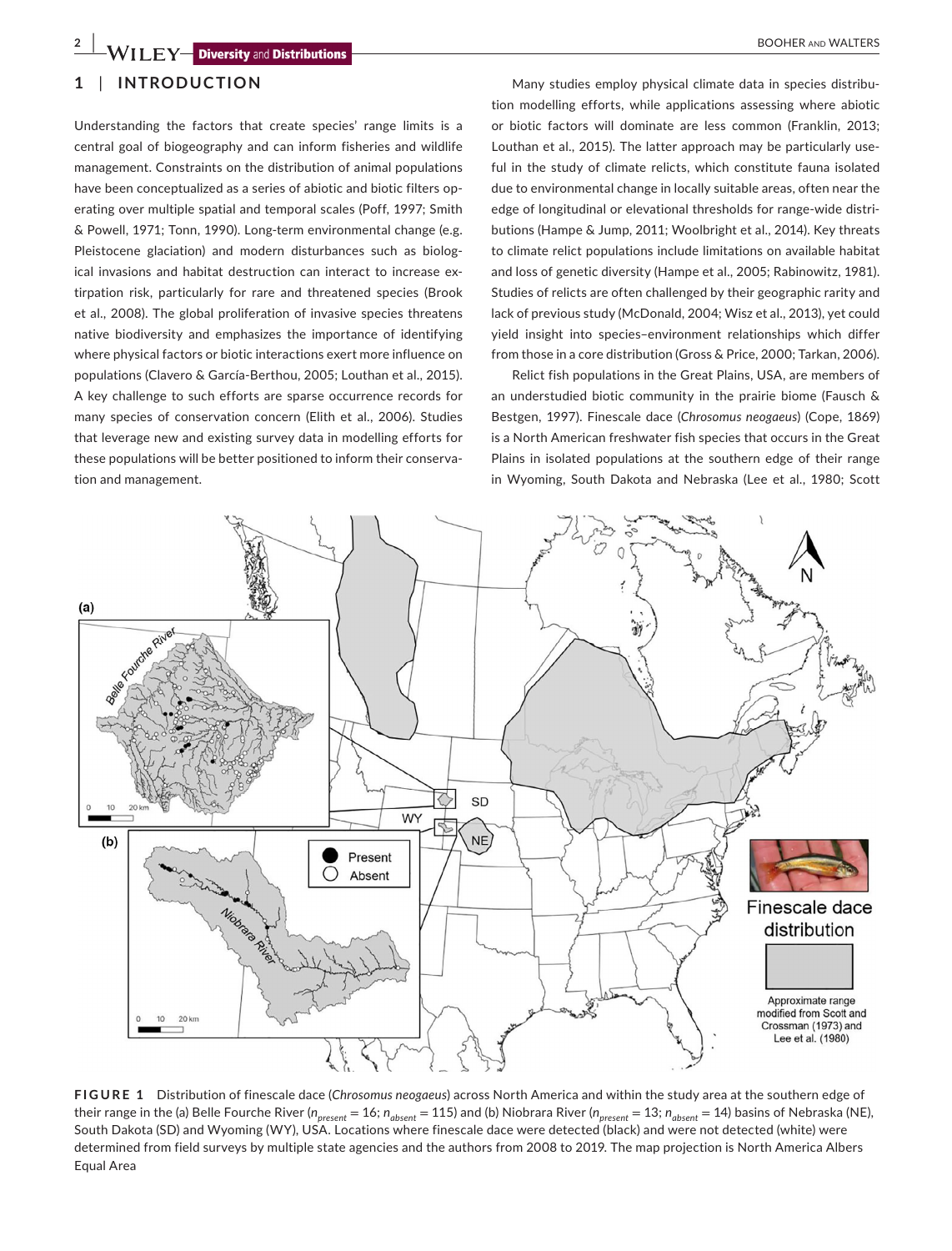**BOOHER AND WALTERS 3 1 Diversity** and **Distributions** 

& Crossman, 1973) (Figure 1). Their regional habitat associations are linked to cool-water environments (i.e. headwater streams and groundwater seeps), which may enable persistence under localized conditions more similar to cooler, wetter palaeo-climatic conditions that prevailed several thousand years ago (McPhail, 1963; Stasiak & Cunningham, 2006). The low prevalence and spatially disjunct pattern of finescale dace occurrence in the Great Plains (Hoagstrom & Berry, 2006) account for their designation as a species of conservation concern in this region (Schneider et al., 2011; *South Dakota Wildlife Action Plan. Wildlife Division Report 2014-03*, 2014; Wyoming State Wildlife Action Plan, 2017).

The fish community associations of finescale dace are not wellunderstood, but studies in north temperate lakes indicate that native cyprinids in the genus *Chrosomus* are highly sensitive to introductions of non-native predators, including bass and sunfish in the family Centrarchidae and northern pike (*Esox lucius*) (Findlay et al., 2000; MacRae & Jackson, 2001; Tonn & Magnuson, 1982; Whittier et al., 1997). Scaling up from lakes to the landscape, Jackson and Mandrak (2002) predicted the loss of a substantial number (>25,000) of local cyprinid populations in Ontario by 2,100 due to climate-mediated northward range expansion of smallmouth bass (*Micropterus dolomieu*). Threats to cyprinid biodiversity from invasive predators are likely exacerbated at edge populations (Hickerson et al., 2019), highlighting the need for distributional data that can inform analyses of limiting factors.

Our objective in this study was to identify drivers of the contemporary distribution of relict finescale dace in the headwaters of two Great Plains river basins. We assessed potential abiotic and biotic pathways affecting finescale dace occurrence by fitting classification models with (a) abiotic-only and (b) combined abiotic and biotic variables. Given our location at the southern edge of their range, we hypothesized abiotic factors (e.g. stream size and temperature, channel slope) to exert a strong filtering effect on finescale dace occurrence within both river basins (Quist et al., 2005). For biotic factors, we expected that finescale dace occurrence would be positively correlated with the presence of other small-bodied native fishes, as higher native minnow richness could be indicative of habitat quality or a lack of influence from non-native species. Conversely, we expected a negative relationship between finescale dace occurrence and the presence of non-native, predatory fish species, which forage in nearshore, littoral environments. By incorporating ecologically relevant variables into our basin-specific analysis, we aim to better understand the environmental context under which limiting factors prevail for finescale dace in the Great Plains. These insights could inform broader actions to safeguard imperilled aquatic species and conserve regional biodiversity.

# **2** | **METHODS**

# **2.1** | **Study area**

Our study occurred within the Belle Fourche River and Niobrara River basins of Wyoming, South Dakota and Nebraska (Figure 1). These focal basins constitute headwater systems of the Missouri River drainage and represent the only known occurrence of finescale

| Variable                         | Group          | <b>Description</b>                                                                                                                                                                                    | Source                                                                                                                                                |
|----------------------------------|----------------|-------------------------------------------------------------------------------------------------------------------------------------------------------------------------------------------------------|-------------------------------------------------------------------------------------------------------------------------------------------------------|
| Baseflow index                   | $\overline{A}$ | Baseflow index, estimated proportion of groundwater<br>comprising streamflow (%)                                                                                                                      | <b>Environmental Protection Agency StreamCat</b><br>Dataset (Hill et al., 2016)                                                                       |
| Channel slope                    | $\overline{A}$ | Channel gradient (%), flow line length divided by the<br>change in elevation from upstream to downstream<br>end points of a reach                                                                     | National Hydrography Dataset (NHD)                                                                                                                    |
| Habitat condition index          | $\overline{A}$ | Degradation risk to catchments ranging from 1<br>(high risk) to 5 (low risk) by integrating multiple<br>disturbance metrics (e.g. road length density,<br>impervious surface, crop land use) for 2010 | National Fish Habitat Partnership (Crawford<br>et al. 2016)                                                                                           |
| Streamflow                       | $\overline{A}$ | Estimated mean annual streamflow ( $m^3/s$ ) from 1971<br>to 2000                                                                                                                                     | <b>NHD</b>                                                                                                                                            |
| Littoral predator occurrence     | B              | Occurrence of non-native littoral predatory fish<br>species                                                                                                                                           | Nebraska Game and Parks Commission:<br>South Dakota Game, Fish and Parks;<br>Wyoming Game and Fish Department;<br>surveys by the authors (2018, 2019) |
| Mean August water<br>temperature | $\overline{A}$ | Mean August water temperature from 1999 to 2019<br>$(^{\circ}C)$                                                                                                                                      | Modelled by the authors using data from<br>Chandler et al. (2016) and field observations<br>(2018, 2019)                                              |
| Native minnow richness           | B              | Sum of unique observations of small-bodied native<br>fish species (excluding finescale dace)                                                                                                          | Same as littoral predator occurrence                                                                                                                  |
| Open water and wetlands          | $\overline{A}$ | Per cent cover (%) of open water and wetlands in<br>catchments                                                                                                                                        | National Landcover Dataset (2011)                                                                                                                     |

**TABLE 1** Predictor variables, group (A = abiotic; B = biotic), descriptions and data sources for study sites in the Belle Fourche River and Niobrara River basins of Wyoming, Nebraska and South Dakota, USA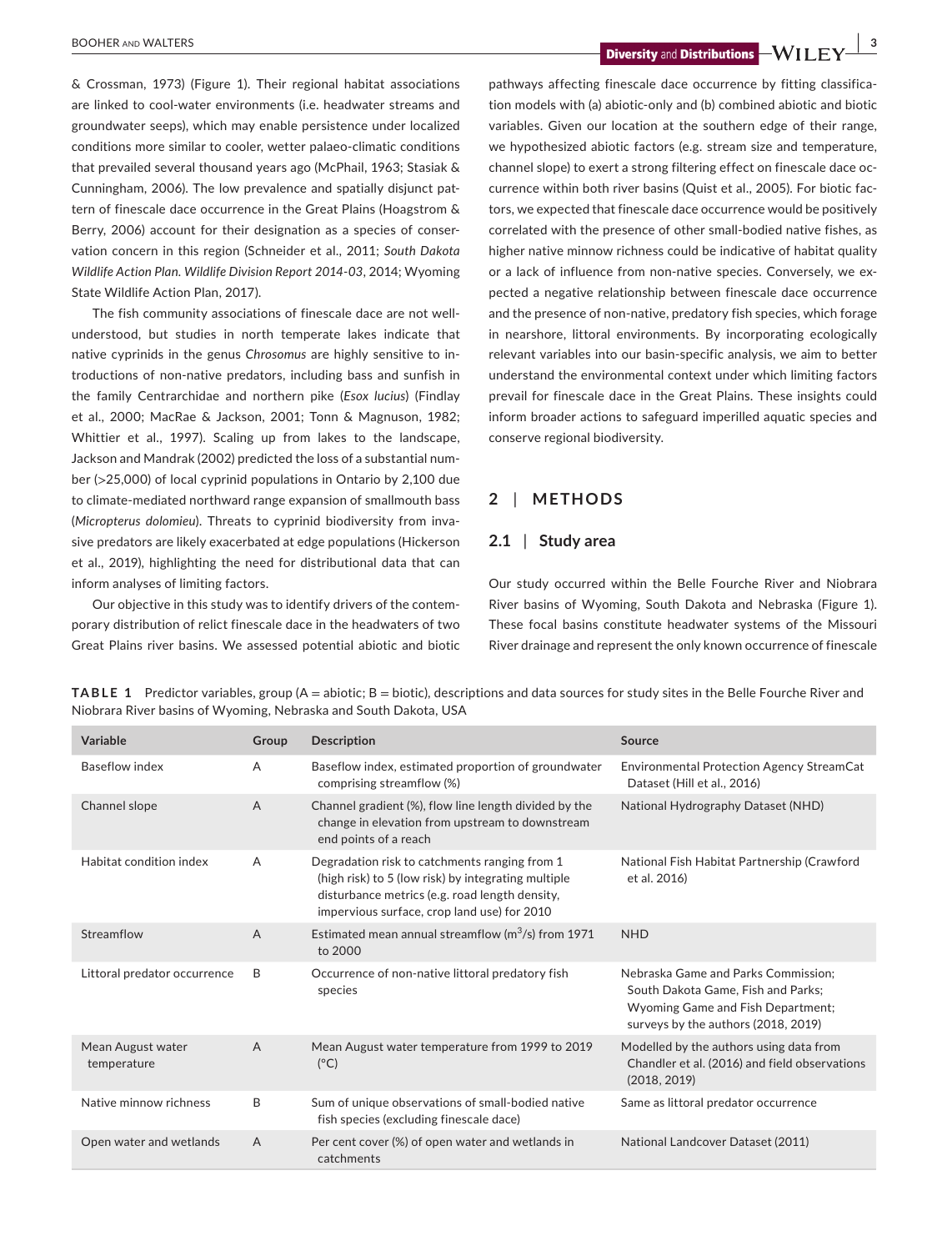**4 |**  BOOHER and WALTERS

dace in Wyoming. Our study sites within the Belle Fourche River basin were located in the Black Hills of north-eastern Wyoming and western South Dakota. Tributary streams to the Belle Fourche River flow across mixed-grass prairie from forested areas in the Bear Lodge Mountains and Black Hills, which encompass the Black Hills National Forest (Knight et al., 2014). Total watershed area of the study area is 3,711 km<sup>2</sup>, with elevation ranging from 943 m to 2,024 m. Land use in the area includes livestock grazing, logging, mining and recreation (Beck et al., 2010). The section of the Niobrara River in our study area (watershed area  $= 2,400 \text{ km}^2$ ) is in the High Plains of eastern Wyoming and western Nebraska and exhibits less topographic diversity than the Belle Fourche River basin (elevation range  $= 1,343-1,615$  m). Land use in the basin is primarily agricultural, with livestock grazing and pivot irrigation being predominant uses (Bradshaw, 1996). The Niobrara River is largely intermittent in Wyoming and becomes perennial near its confluence with Van Tassell Creek near the Wyoming–Nebraska state line. Across both basins, groundwater is an important source of surface water for fish-bearing streams and small lakes (Naus et al., 2001; Szilagyi et al., 2003).

### **2.2** | **Fish surveys**

Given a paucity of fish survey data in our region of interest, we compiled a dataset from years 2008 to 2019 from multiple state agencies (Table 1). Fish collection methods included seining, singlepass electrofishing and passive gears including minnow traps, fyke nets and trammel nets. Given the variability in methods employed across multiple studies, we filtered these data to binary response metrics of finescale dace presence and pseudo-absence. To account for pseudo-replication of surveys within each sample unit reaches (National Hydrography Dataset (NHD) flow lines; range = 0.03– 7.64 km; mean =  $1.94 \pm 1.54$  km (mean  $\pm$  SD)), we retained only the most recent observation of finescale dace presence/absence within each sample unit.

We conducted targeted surveys for finescale dace during the summer seasons of 2018–2019. Fish collection methods included single-pass backpack electrofishing in 150-metre stream reaches and standardized gear sets with minnow traps and mini-hoop nets in standing waters. Our aim in these surveys was to (a) update the status of finescale dace in historical localities and (b) characterize fish community and habitats under consideration for restoration activities by managers. Given the rarity of finescale dace in the study area and lack of data, we sampled non-random lentic and lotic sites (*n* = 29) in historical localities to refine distributions and evaluate limiting factors (Egly & Larson, 2018). We also randomly sampled lotic sites (*n* = 33) within drainages with known finescale dace occurrence, translocation history or as recommended by managers for restoration potential. We jointly used these surveys and synthesized data from managers to assemble a dataset representative of contemporary basin-wide fish occurrence in the study area. While we used this 11-year snapshot of fish surveys as a representation

of contemporary fish occurrence, we acknowledge that aggregating surveys over time limit our ability to examine potentially important shifts in species distributions during the study period.

We used fish community data comprised of 36 species (25 native and 11 non-native) across nine families (Table 2) to calculate native minnow richness and classify the occurrence of littoral predatory fish at study sites. Native minnow richness was calculated as the sum of unique occurrences of native, small-bodied fishes. We then subtracted finescale dace from these totals at sites where they occurred. We also calculated a binary presence/absence variable for multiple non-native, predatory fish species (Table 2) that are known to forage in littoral, nearshore habitats and have negative effects on native cyprinid communities as introduced or invasive species (He & Kitchell, 1990; Jackson & Mandrak, 2002).

# **2.3** | **Environmental data**

We retrieved data from multiple sources to describe environmental factors with a known filtering effect on freshwater fishes at the basin scale (e.g. channel gradient, stream size, water temperature) or literature-derived relationship to finescale dace (Lyons et al., 2010; Quist et al., 2005; R. Stasiak & Cunningham, 2006) (Table 1, Table 3). We extracted mean annual streamflow, a proxy for stream size, in cubic metres per second  $(m^3/s)$  (1971–2000) and channel slope  $(\%)$ for flow lines from the National Hydrography Dataset (NHDPlus High Resolution, accessed December 17, 2020, at [https://www.](https://www.usgs.gov/core-science-systems/ngp/national-hydrography/nhdplus-high-resolution) [usgs.gov/core-science-systems/ngp/national-hydrography/nhdplus](https://www.usgs.gov/core-science-systems/ngp/national-hydrography/nhdplus-high-resolution)[high-resolution](https://www.usgs.gov/core-science-systems/ngp/national-hydrography/nhdplus-high-resolution)), a digital database of surface water features in the United States. We retrieved baseflow index (%) values at the catchment scale (i.e. the local landscape that directly contributes water to a stream), a ratio representing an estimate of the amount of streamflow comprised of groundwater discharge, from the Environmental Protection Agency StreamCat dataset (Hill et al., 2016, [https://](https://www.epa.gov/national-aquatic-resource-surveys/streamcat) [www.epa.gov/national-aquatic-resource-surveys/streamcat\)](https://www.epa.gov/national-aquatic-resource-surveys/streamcat). We used catchment-scale habitat condition index (HCI) scores from National Fish Habitat Partnership (Crawford et al., 2016, [http://](http://assessment.fishhabitat.org/) [assessment.fishhabitat.org/](http://assessment.fishhabitat.org/)), which assign degradation risk to catchments ranging from 1 (high risk) to 5 (low risk) by integrating multiple disturbance metrics (e.g. road length density, impervious surface, crop land use) into a metric of watershed disturbance. We calculated the percentage of open water and wetlands (%) within catchments from the 2011 National Land Cover Dataset (Multi-Resolution Land Characteristics Consortium, [https://www.mrlc.gov/\)](https://www.mrlc.gov/).

Using geostatistical network models, we developed predictions of mean August stream temperature (°C) for stream networks in each basin using continuous water temperature observations spanning 2004–2019 (Chandler et al., 2016; Isaak et al., 2017; Ver Hoef et al., 2006). To account for interannual variability in climate, we fit these models with mean August values of air temperature (°C) (PRISM Climate Group, accessed September 25, 2019, at [http://www.](http://www.prism.oregonstate.edu/) [prism.oregonstate.edu/](http://www.prism.oregonstate.edu/)) and streamflow  $(m^3/s)$  (Homer et al., 2015, USGS water data for the Nation: U.S. Geological Survey National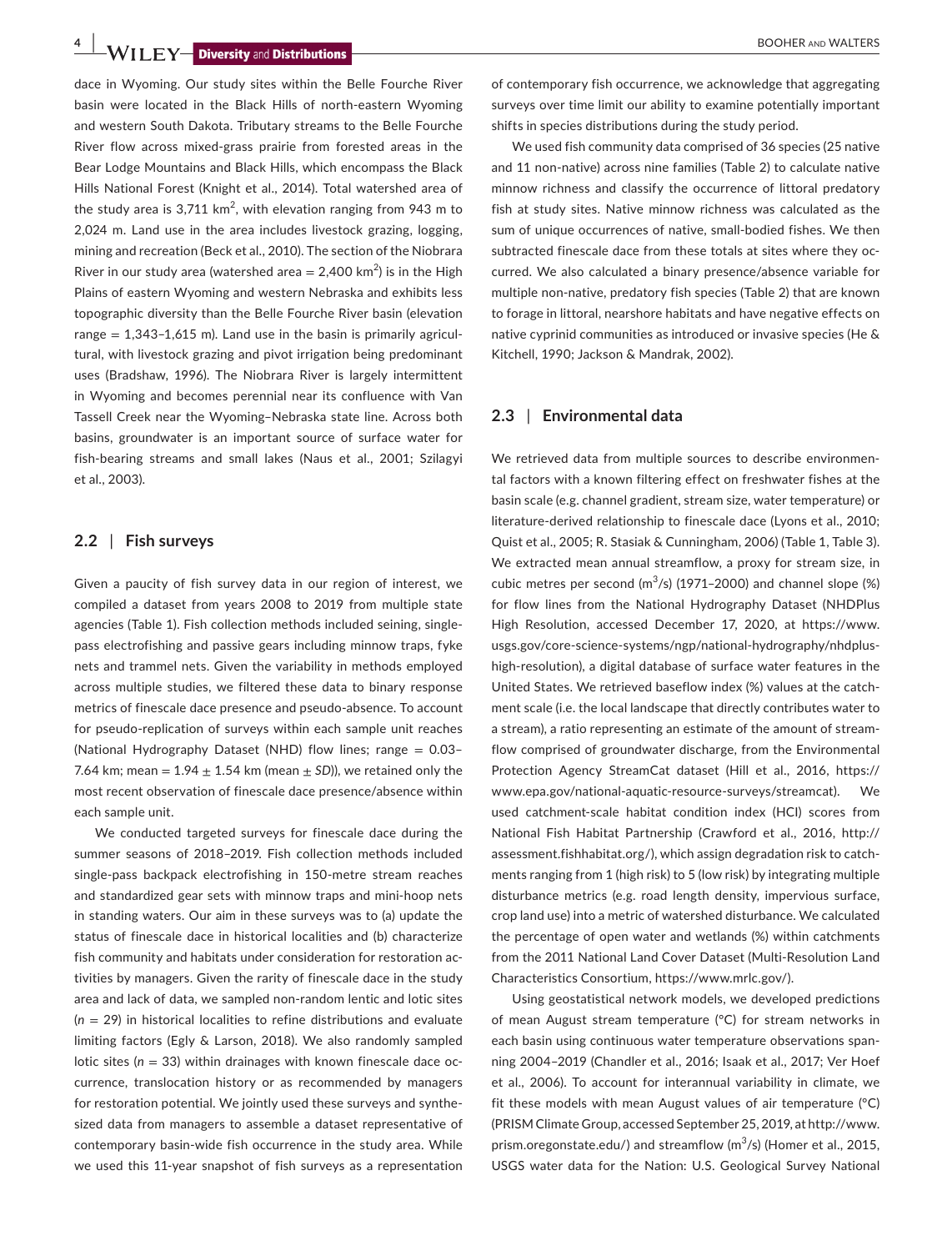**TABLE 2** Common and scientific names, taxonomic family, status (N = native; E = non-native), categorization as native minnow or nonnative littoral predator, and study basin (Belle Fourche or Niobrara) of fish species sampled during fish surveys in the Belle Fourche River and Niobrara River basins of Wyoming, Nebraska and South Dakota, USA, from 2008 to 2019

| <b>Common name</b>                                          | Scientific name                       | Family         | <b>Species</b><br>code | <b>Status</b> | <b>Native</b><br>minnow | Non-native<br>littoral predator | <b>Belle</b><br>Fourche | <b>Niobrara</b> |
|-------------------------------------------------------------|---------------------------------------|----------------|------------------------|---------------|-------------------------|---------------------------------|-------------------------|-----------------|
| Bigmouth shiner                                             | Notropis dorsalis                     | Cyprinidae     | <b>BMS</b>             | N             | X                       |                                 |                         | X               |
| <b>Black bullhead</b>                                       | Ameiurus melas                        | Ictaluridae    | <b>BLB</b>             | $\mathsf N$   |                         |                                 | X                       |                 |
| Bluegill                                                    | Lepomis macrochirus                   | Centrarchidae  | <b>BLG</b>             | Ε             |                         | $\mathsf X$                     | X                       |                 |
| Brassy minnow                                               | Hybognathus<br>hankinsoni             | Cyprinidae     | <b>BMN</b>             | $\mathsf N$   | $\mathsf X$             |                                 |                         | $\mathsf X$     |
| <b>Brook stickleback</b>                                    | Culaea inconstans                     | Gasterosteidae | <b>STK</b>             | Ε             |                         |                                 | X                       |                 |
| <b>Brook trout</b>                                          | Salvelinus fontinalis                 | Salmonidae     | <b>BKT</b>             | E             |                         |                                 | X                       |                 |
| Brown trout                                                 | Salmo trutta                          | Salmonidae     | <b>BNT</b>             | Е             |                         |                                 | X                       |                 |
| Central stoneroller                                         | Campostoma<br>anomalum                | Cyprinidae     | <b>STR</b>             | N             | $\mathsf X$             |                                 |                         | $\mathsf X$     |
| Channel catfish                                             | Ictalurus punctatus                   | Ictaluridae    | <b>CCF</b>             | N             |                         |                                 | X                       |                 |
| Common carp                                                 | Cyprinus carpio                       | Cyprinidae     | <b>CRP</b>             | E             |                         |                                 | X                       |                 |
| Common shiner                                               | Luxilus cornatus                      | Cyprinidae     | <b>CSH</b>             | N             | $\pmb{\times}$          |                                 |                         | X               |
| Creek chub                                                  | <b>Semotilus</b><br>atromaculatus     | Cyprinidae     | <b>CKC</b>             | $\mathsf{N}$  | $\mathsf X$             |                                 | X                       | X               |
| <b>Fathead minnow</b>                                       | Pimephales promelas                   | Cyprinidae     | <b>FHM</b>             | N             | X                       |                                 | X                       | X               |
| Finescale dace                                              | Chrosomus neogaeus                    | Cyprinidae     | <b>FSD</b>             | N             | $\mathsf X$             |                                 | X                       | $\mathsf X$     |
| Flathead chub                                               | Platygobio gracilis                   | Cyprinidae     | <b>FHC</b>             | N             | X                       |                                 | X                       |                 |
| Green sunfish                                               | Lepomis cyanellus                     | Centrarchidae  | GSF                    | E             |                         | $\mathsf X$                     | $\mathsf X$             | $\mathsf X$     |
| lowa darter                                                 | Etheostoma exile                      | Percidae       | IDT                    | N             | X                       |                                 |                         | X               |
| Lake chub                                                   | Couesius plumbeus                     | Cyprinidae     | <b>LKC</b>             | N             | $\mathsf X$             |                                 | $\mathsf X$             |                 |
| Largemouth bass                                             | Micropterus salmoides                 | Centrarchidae  | LMB                    | Ε             |                         | $\pmb{\times}$                  | X                       | X               |
| Longnose dace                                               | Rhinichthys cataractae                | Cyprinidae     | <b>LND</b>             | $\mathsf{N}$  | $\mathsf X$             |                                 | $\mathsf X$             | $\mathsf X$     |
| Longnose sucker                                             | Catostomus<br>catostomus              | Catostomidae   | LNS                    | $\mathsf{N}$  |                         |                                 | X                       |                 |
| Mountain sucker                                             | Catostomus<br>platyrhynchus           | Catostomidae   | <b>MTS</b>             | $\mathsf N$   |                         |                                 | $\mathsf X$             |                 |
| Northern pearl<br>dace                                      | Margariscus margarita                 | Cyprinidae     | <b>NPD</b>             | N             | X                       |                                 |                         | X               |
| Northern pike                                               | Esox lucius                           | Esocidae       | <b>NOP</b>             | E             |                         | $\mathsf X$                     |                         | $\mathsf X$     |
| Northern redbelly<br>$dace \times finescale$<br>dace hybrid | Chrosomus eos x<br>Chrosomus neogaeus | Cyprinidae     | $NRD \times FSD$       | N             | X                       |                                 |                         | X               |
| Plains topminnow                                            | <b>Fundulus sciadicus</b>             | Fundulidae     | <b>PTM</b>             | ${\sf N}$     | $\mathsf X$             |                                 |                         | $\mathsf X$     |
| Rainbow trout                                               | Oncorhynchus mykiss                   | Salmonidae     | RBT                    | E             |                         |                                 | X                       |                 |
| Red shiner                                                  | Cyprinella lutrensis                  | Cyprinidae     | <b>RDS</b>             | N             | $\mathsf X$             |                                 | $\mathsf X$             |                 |
| River carpsucker                                            | Carpiodes carpio                      | Catostomidae   | <b>RCS</b>             | N             |                         |                                 | X                       |                 |
| Sand shiner                                                 | Notropis stramineus                   | Cyprinidae     | SDS                    | ${\sf N}$     | $\mathsf X$             |                                 | $\mathsf X$             | $\mathsf X$     |
| Sauger                                                      | Sander canadensis                     | Percidae       | SAR                    | N             |                         |                                 | X                       |                 |
| Shorthead<br>redhorse                                       | Moxostoma<br>macrolepidotum           | Catostomidae   | <b>NRH</b>             | ${\sf N}$     |                         |                                 | $\mathsf X$             |                 |
| Smallmouth bass                                             | Micropterus dolomieu                  | Centrarchidae  | SMB                    | E             |                         | X                               | X                       |                 |
| Stonecat                                                    | Noturus flavus                        | Ictaluridae    | <b>STC</b>             | ${\sf N}$     |                         |                                 | $\mathsf X$             |                 |
| White sucker                                                | Catostomus<br>commersonii             | Catostomidae   | WHS                    | $\mathsf{N}$  |                         |                                 | X                       | X               |
| Yellow perch                                                | Perca flavescens                      | Percidae       | <b>YEP</b>             | Ε             |                         | $\mathsf X$                     | $\mathsf X$             | $\mathsf X$     |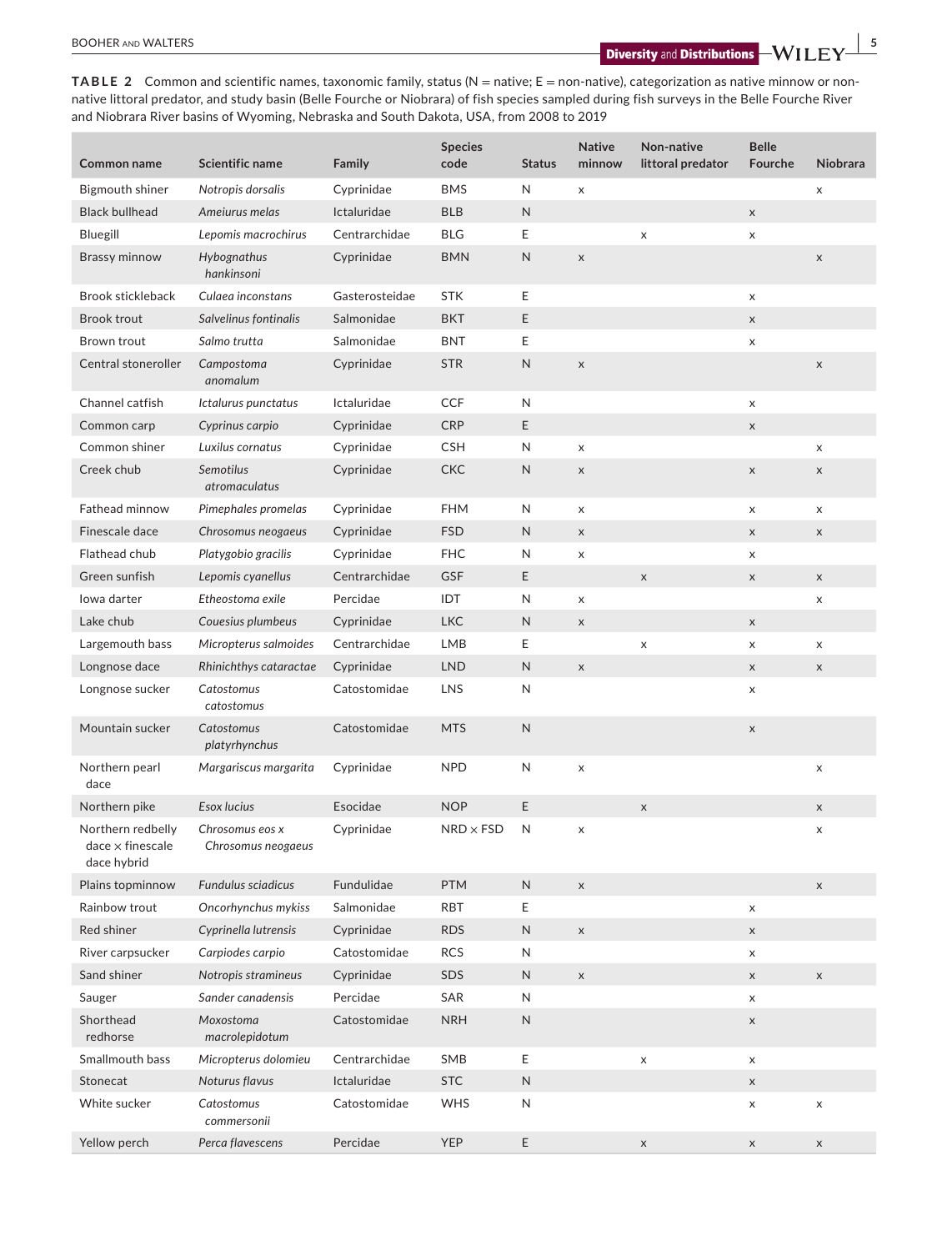# **6 a BOOHER** and **Number and Distributions**

Water Information System database, accessed February 20, 2020, at [https://doi.org/10.5066/F7P55KJN\)](https://doi.org/10.5066/F7P55KJN) that were cross-referenced to the matching year for each observation dataset (Appendix S1) (Isaak et al., 2017). We then used a prediction dataset with mean air temperature and streamflow values from 1999 to 2019 to produce a composite 20-year mean stream temperature metric, analogous to a project-specific climate normal (Jarnevich & Young, 2019). We joined environmental data to NHD flow lines using the spatial join tool in ArcMap version 10.5 (Esri, Redlands, California). Fish survey sites were joined to NHD flow lines using package "rgeos" in Program R (Bivand et al., 2019; R Core Team, 2019).

#### **2.4**  | **Statistical analyses**

We used Random Forests classification models to examine poten tial relationships among abiotic and biotic factors that influence the occurrence of finescale dace in our study area. Random Forests are a type of classification and regression tree (CART) model that are generated by bootstrapping data to create a large number of decision trees, which converge on a prediction and rank covariates by their importance in explaining variation in the response (Breiman, 2001; Breiman et al., 1984). This modelling approach is well-suited for eco logical studies as it assumes no underlying distribution of the data, is invariant to predictor variable transformations, can fit nonlinear relationships and is relatively insensitive to autocorrelation (Cutler et al., 2007). Finescale dace occurrence (present (1) or absent (0)) was the binary response variable, and unstandardized abiotic and biotic variables were used as predictors (Table 1). To maintain model parsimony, we used the model improvement ratio (MIR) method, which minimizes the number of retained predictors and model meansquared error while maximizing the percentage of variation explained (Murphy et al., 2010). We fit models separately for each river basin to examine potential context-specific drivers of fish occurrence and provide interpretable information for regional fisheries managers.

For each basin, we fit two groups of models. In the initial model, (a) we used only abiotic covariates as predictors of finescale dace occurrence. We then fit (b) a subsequent model with added biotic variables to examine their effects on model performance (Vezza et al., 2015). We applied the MIR procedure to each model for co variate selection. We used packages "randomForest" and "rfUtil ities" in Program R for model fitting, selection and performance assessment (Evans & Cushman, 2009; R Core Team, 2019; Wiener & Andy, 2002). For datasets with excessive zeros (≥30% of the re sponse variable), we used zero-inflated models, which combine independent ensembles of models fit with random subsets of the majority class (Evans & Cushman, 2009).

To assess model performance, we calculated the percentage of correctly classified instances (CCI) with confusion matrices (Buckland & Elston, 1993), evaluated predictive performance with area under each curve (AUC) measures from receiver operator characteristic plots (Manel et al., 2001) and evaluated cross-classification error using Cohen's Kappa statistic ( *K*) (Cohen, 1968). We also assessed error

Abiotic and biotic predictors (mean  $\pm$  SD for continuous variables) derived from GIS layers for fish surveys in the Belle Fourche River and Niobrara River basins of Wyoming. Abiotic and biotic predictors (mean ± *SD* for continuous variables) derived from GIS layers for fish surveys in the Belle Fourche River and Niobrara River basins of Wyoming, Nebraska and South Dakota, USA, from 2008 to 2019 Nebraska and South Dakota, USA, from 2008 to 2019 **TABLE 3**  TABLE 3

| <b>Basin</b>  | saseflow index | Channel<br>slope   | Habitat condition<br>ndex | ccurrence (1/0)<br>ittoral predator | <b>Aean August water temperature</b><br>[999-2019 (°C) | Native minnow<br>ichness | Open water and<br>wetlands | Streamflow<br>$(m^3/s)$ |
|---------------|----------------|--------------------|---------------------------|-------------------------------------|--------------------------------------------------------|--------------------------|----------------------------|-------------------------|
| selle Fourche | 71.68 (5.85,   | 0.02 (0.02)        | 3.05(1.06)                | 24/131 (18%)                        | 15.85 (4.10)                                           | 1(1)                     | 0.04(0.09)                 | 0.75(1.53)              |
| liobrara      | \$7.70 (6.10)  | $0.00$ (< $0.01$ ) | 3.66 (0.98)               | 12/27 (44%)                         | 18.59(1.64)                                            | 3(3)                     | 0.12(0.08)                 | 7.52(0.47)              |

was a categorical predictor variable. *Note:* Littoral predator occurrence (presence = 1; absence = 0; prevalence (%)) was a categorical predictor variable.Note: Littoral predator occurrence (presence = 1; absence = 0; prevalence  $(%)$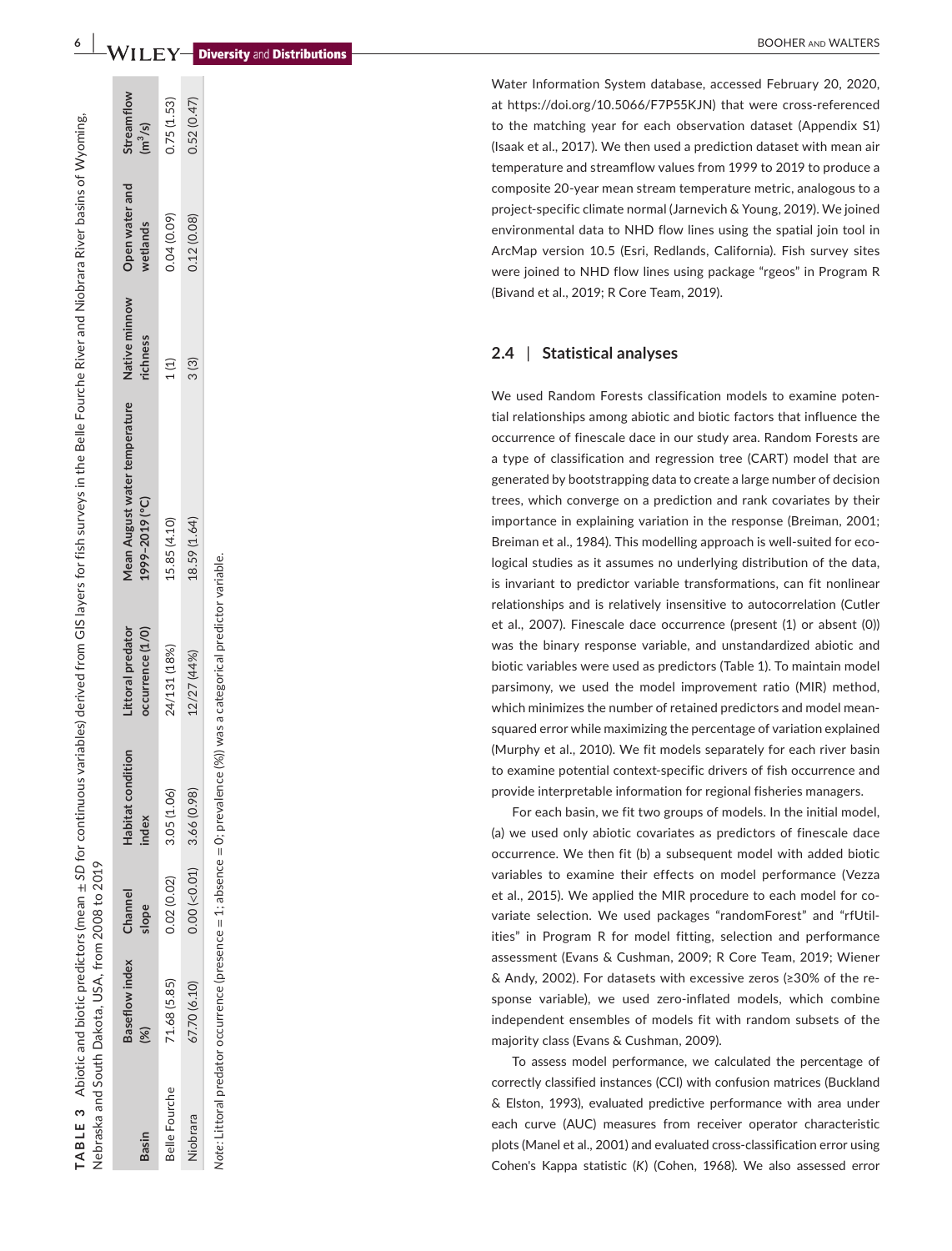**TABLE 4** Random Forest classification models for finescale dace occurrence fit with fish surveys from the Belle Fourche River (*n* = 131) and Niobrara River ( $n = 27$ ) basins of Wyoming, Nebraska and South Dakota, USA, from 2008 to 2019 and abiotic and biotic covariates (Table 1)

| <b>Basin</b>         | Group              | Model                                                                                                                | <b>OOB</b><br>error | <b>CCI</b> | <b>AUC</b> | Kappa |
|----------------------|--------------------|----------------------------------------------------------------------------------------------------------------------|---------------------|------------|------------|-------|
| <b>Belle Fourche</b> | Abiotic-only       | Baseflow index, channel slope, habitat condition<br>index, open water and wetlands, streamflow, water<br>temperature | 0.20                | 0.79       | 0.75       | 0.52  |
| <b>Belle Fourche</b> | Abiotic $+$ biotic | Baseflow index, channel slope, native minnow<br>richness, open water and wetlands, streamflow.<br>water temperature  | 0.24                | 0.77       | 0.73       | 0.48  |
| Niobrara             | Abiotic-only       | Open water and wetlands, water temperature                                                                           | 0.30                | 0.70       | 0.71       | 0.41  |
| Niobrara             | $Abiotic + biotic$ | Littoral predators, native minnow richness, open<br>water and wetlands, water temperature                            | 0.07                | 0.93       | 0.93       | 0.85  |

*Note:* Groups represent models with abiotic-only or combined abiotic–biotic covariate sets. The model improvement ratio (MIR) technique was applied for covariate selection in all cases. Model classification accuracy was assessed with error estimates for out-of-bag data (OOB error), correctly classified instances (CCI), area under each curve (AUC) and cross-classification error using Cohen's Kappa (*K*).

estimates for out-of-bag (OOB) data (observations withheld from the training dataset), which function as cross-validated accuracy estimates (Vezza et al., 2015). Model significance ( $p$ ;  $\alpha$  = .05) was computed with a randomization test with 999 permutations (Murphy et al., 2010). Intercorrelation among predictor variables was calculated using generalized variance inflation factor (GVIF), and highly correlated variables (GVIF > 3) were not included in the same model (Dormann et al., 2013). We used partial dependence plots of the marginal effect of covariates on the predicted probability of finescale dace occurrence to visualize species–environment relationships (Cutler et al., 2007).

# **3** | **RESULTS**

# **3.1** | **Contemporary distribution of finescale dace**

Finescale dace were observed at 16 of 131 (12%) surveyed stream reaches in the Belle Fourche River basin and 13 of 27 (48%) sites in the Niobrara River basin from 2008 to 2019 (Figure 1). In surveys conducted from 2018 to 2019, we detected finescale dace at sites throughout the Wyoming portion of the Niobrara River ( $n = 7$ ), but not within the mainstem Niobrara River in Nebraska (*n* = 3). We did, however, detect finescale dace in the Lakotah Canal, an off-channel irrigation ditch sourced from the Niobrara River in Nebraska. During this same period, we documented finescale dace occurrence in the Belle Fourche River basin in nine distinct drainages, including Blacktail Creek, Cox Lake, Cub Creek, Medicine Flat Creek, Middle Fork Hay Creek, Middle Redwater Creek, Mud Lake, Spotted tail Reservoir and Sundance Creek.

# **3.2** | **Random Forests classification models**

Covariates supported in basin-specific classification models exhibited both similarities and differences in their relationships to finescale dace occurrence across basins. No significant intercorrelation was found among predictor variables in the Belle Fourche River basin, while streamflow (GVIF = 6.73) and baseflow index (GVIF = 5.27) were removed from further consideration in Niobrara River basin models (Appendix S2).

In Belle Fourche River basin models, the addition of biotic variables (native minnow richness and littoral predator occurrence) to the initial abiotic-only model resulted in a slight decrease in performance ( $\triangle OOB$  error rate = +0.03;  $\triangle CCI$  = -0.02.  $\triangle AUC$  = -0.01; Δ*K* = −0.04) (Table 4). Classification accuracy measures indicated moderate predictive performance (OOB error rate =  $0.24$ ; CCI =  $0.77$ ; AUC =  $0.73$ ;  $K = 0.48$ ). The final model was a good fit to the data based on the randomization test ( $p = .001$ ). Abiotic variables were more important than biotic variables in the final model for the Belle Fourche. Variables in the final model, listed in descending order of importance, included mean annual streamflow (1.00), mean August water temperature (0.74), channel slope (0.70), baseflow index (0.45), per cent open water and wetlands (0.20) and native minnow richness (0.17). Streamflow exhibited a negative relationship to finescale dace occurrence, while all other covariates exhibited nonlinear relationships with both positive and negative trends in relation to the response variable (Figure 2).

In Niobrara River basin models, inclusion of biotic variables improved model performance (ΔOOB error rate = −0.22;  $\Delta$ CCI = +0.22;  $\Delta$ AUC = +0.22;  $\Delta$ K = +0.51) (Table 4). Classification accuracy measures indicated good predictive performance (OOB error rate = 0.07; CCI = 0.92; AUC = 0.92; *K* = 0.85). Variables in the final model, listed in descending order of importance, included native minnow richness (1.00), mean August water temperature (0.19), open water and wetlands (0.11) and littoral predator occurrence (0.08). The final model was a good fit to the data based on the randomization test (*p* < .001). Relationships between finescale dace occurrence and covariates were positive for native minnow richness, nonlinear for mean August water temperature and open water and wetlands, and negative for littoral predator occurrence (Figure 3).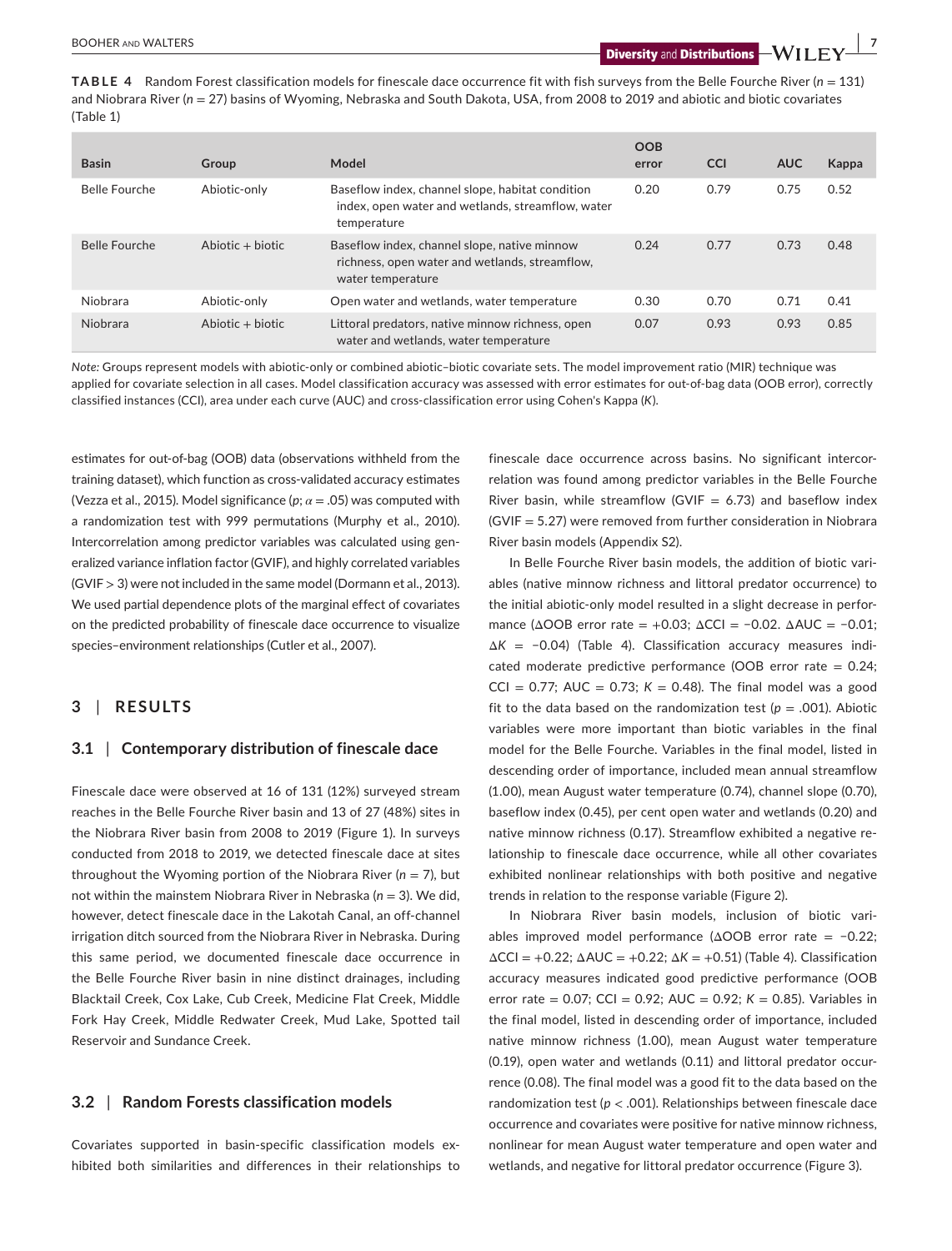

**FIGURE 2** Partial dependence plots from Random Forests models depicting finescale dace occurrence as a response to covariates from the best supported model fit with Belle Fourche River basin surveys. Abiotic factors were the most important variables in the model, as finescale dace occurrence was negatively associated with streamflow ( $\text{m}^3$ /s) and exhibited a nonlinear relationship to other covariates. Variable importance (range  $= 1.00 - 0.17$ ) is listed for each covariate in descending order



**FIGURE 3** Partial dependence plots from Random Forests models depicting finescale dace occurrence as a response to covariates from the best supported model from the Niobrara River basin. Finescale dace were positively associated with a biotic covariate, native fish minnow richness, exhibited nonlinear relationships to mean August water temperature (°C) and open water and wetlands (%), and were not predicted to occur at sites with littoral predators. Variable importance (range = 1.00–0.08) is listed for each covariate in descending order

# **4** | **DISCUSSION**

Differential drivers of occurrence between the two basins highlight the importance of context dependency, including environmental heterogeneity and recent biological invasions, when evaluating the relative importance of abiotic and biotic covariates in species occurrence models. Abiotic factors were the most important predictors of finescale dace occurrence in the Belle Fourche River basin, where the Black Hills and Bear Lodge Mountains provide topographic diversity creating distinct environmental gradients. By contrast, low-gradient stream channels and seasonal wetlands characterize the more homogenous high prairie environment of the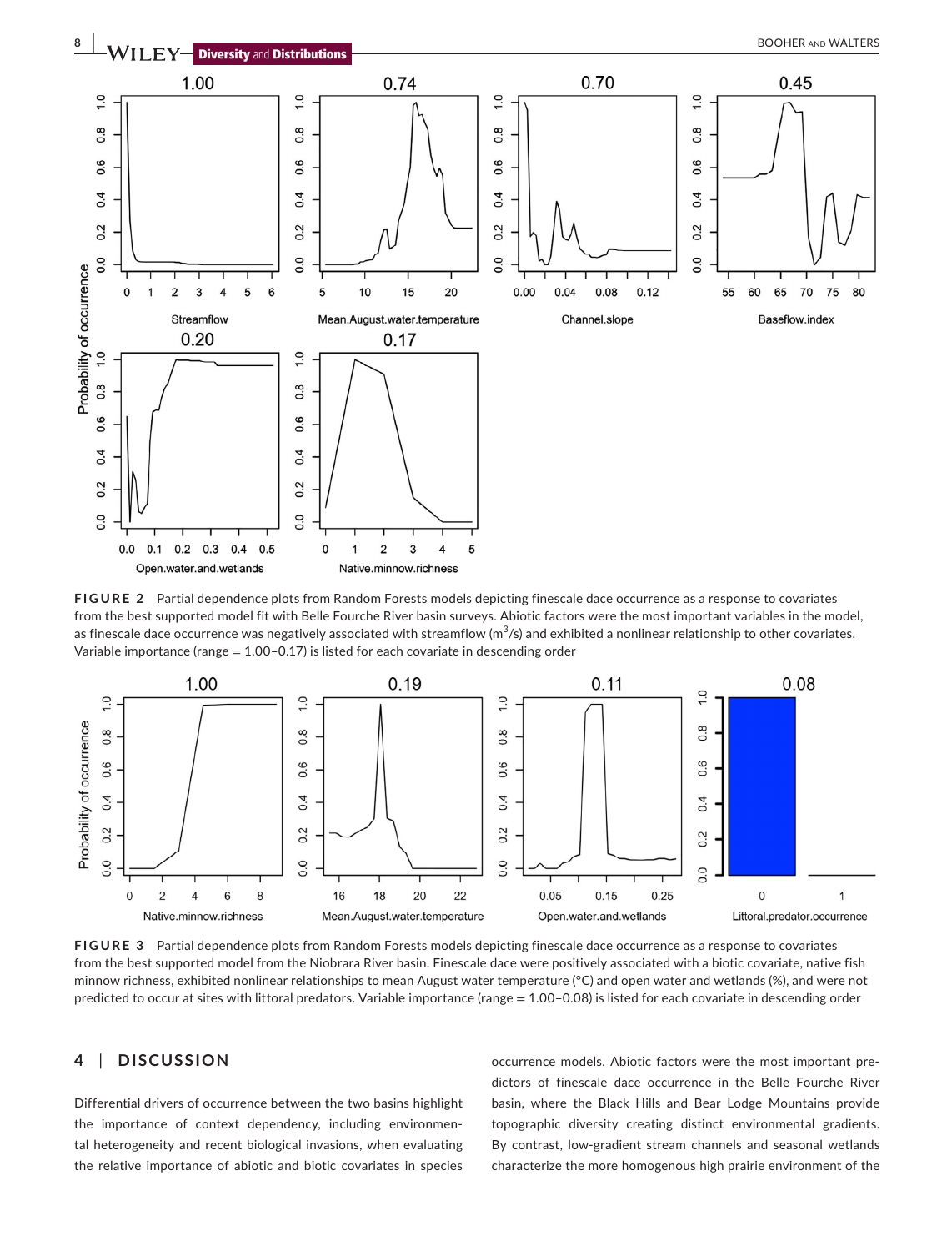**EXECUTER AND WALTERS BOOHER AND WALTERS 9** 

Niobrara River basin. In addition, the Niobrara River is experiencing the arrival of a novel non-native predator, northern pike. In this environmental context, biotic factors were important drivers of occurrence. This result adds to a body of work highlighting the utility of biotic interactions in models used for fisheries and wildlife conservation planning (Chamberlain et al., 2014; MacDougall et al., 2018). Consistency in the relationship between August water temperature and finescale dace occurrence across both basins suggests summer thermal habitat as a potential limiting factor at the regional level.

# **4.1** | **Drivers of finescale dace occurrence**

Abiotic drivers of finescale dace occurrence in the Belle Fourche River basin suggest that geomorphic and climatic filters limit their habitat breadth. The negative relationship between finescale dace occurrence and mean annual streamflow (Figure 2) suggests an orientation towards headwaters for this population. The effect of stream size as a distributional constraint on small-bodied freshwater fishes has been documented in Wyoming (Quist et al., 2004) and other locations in North America (Taylor et al., 2006; Zorn et al., 2002). The nonlinear relationship between finescale dace occurrence and baseflow index in the partial dependence plot indicates a lower probability of occurrence at sites with the highest estimated groundwater influence. This unexpected result could reflect the coarse resolution of the source data (1-km raster grid), which is unlikely to capture locally important features such as springs and seeps. The negative relationship to channel slope and positive relationship to per cent open water and wetlands align with literature-derived expectations that finescale dace inhabit low-gradient streams, bogs and lakes (Rahel, 1984; Stasiak, 1972). These patterns are likely indicative of hierarchal relationships between landscape position and important local habitat characteristics for finescale dace, such as vegetation cover (Stasiak, 1978).

The nonlinear response of finescale dace occurrence to a biotic covariate, native minnow richness, in the Belle Fourche model, may reflect less diverse fish assemblages, and historic management of finescale dace, in this part of the study area. Managed translocations, beginning in the late 1970s, established conservation populations in several headwater drainages in the Belle Fourche River basin. We documented present-day persistence at a subset of these localities. Native fish species richness at finescale dace-occupied sites in these drainages is comparatively lower than sites in the Niobrara River basin ( $\bar{x}_{\text{Belle Fourche}} = 2$ ,  $\bar{x}_{\text{Niobrara}} = 6$ ). Consequently, these data may not exhibit sufficient variation to explain finescale dace occurrence, or outperform abiotic covariates, in Random Forest models. In two locations in the Belle Fourche River basin, upper Middle Redwater Creek and Cub Creek, finescale dace was the only detected fish species. Segments of these drainages may have been naturally fishless prior to the establishment of translocated populations. This history cannot be resolved without a better understanding of past fish occurrence and management actions in the study area. While littoral predators, including bluegill (*Lepomis macrochirus*), green

sunfish, largemouth bass (*Micropterus salmoides*), smallmouth bass (*Micropterus dolomieu*) and yellow perch (*Perca flavescens*), occur in the Belle Fourche River basin, their potential interactions with finescale dace could be mediated by habitat partitioning related to stream morphology, fragmentation and water temperature (Matthews & Hill, 1980). We observed predation of finescale dace by smallmouth bass during one survey in Middle Fork Hay Creek (*n* = 1). This encounter provides highly limited yet direct evidence of a negative biotic interaction in the Belle Fourche River basin and suggests the need for further research into the effects of non-native species on native fish distributions in the Belle Fourche River basin.

The relative importance of biotic drivers in the Niobrara River provides an insightful contrast to modelled fish–habitat relationships in the Belle Fourche River basin. Native minnow richness was by far the most important variable in the Niobrara River, while a negative association between finescale dace and littoral predatory fish, driven by northern pike, was also a retained covariate in the model (Appendix S3). Abiotic variables retained included water temperature and percentage of open water and wetlands within catchments. A nonlinear, yet positive, relationship to the percentage of open water and wetlands suggests an environmental optimum between 10% and 15% and an association with a habitat type reflecting the low-gradient geomorphic setting of this basin (Figure 3).

The nonlinear relationship between mean August water temperature and finescale dace occurrence across both basins suggests that summer thermal habitat is a limiting factor for these populations. The nonlinear relationship between finescale dace occurrence and mean August water temperature suggests similar thermal optima (15–20°C) for finescale dace in the Belle Fourche River and Niobrara River basins. The Niobrara River basin contains waterbodies with cool (19–22°C) thermal regimes, while the Belle Fourche basin also contains cold waters (<19°C) (Wehrly et al., 2003). Water temperature is known to limit the dispersal ability and geographic range of ectothermic species (Recoder et al., 2018; Turlure et al., 2010). Future warming trends may further restrict finescale dace distribution at lower latitudes. However, groundwater-influenced headwater streams which currently support finescale dace will likely experience slower warming rates, potentially allowing them to serve as climate refugia (Isaak et al., 2016).

# **4.2** | **Fish community patterns in the Niobrara River**

In the Niobrara River, finescale dace co-occurred with each species from the native minnow group in at least one survey, demonstrating their ubiquity within the global fish fauna in the headwaters of the Niobrara River and their potential utility as an indicator species of ecological perturbation. Our inability to detect finescale dace at mainstem Niobrara River sites in Nebraska may reflect temporal shifts in fish assemblages, suggesting potential threats to fish diversity in this system. Native cyprinid species, including brassy minnow (*Hybognathus hankinsoni*), central stoneroller (*Campostoma anomalum*), creek chub (*Semotilus*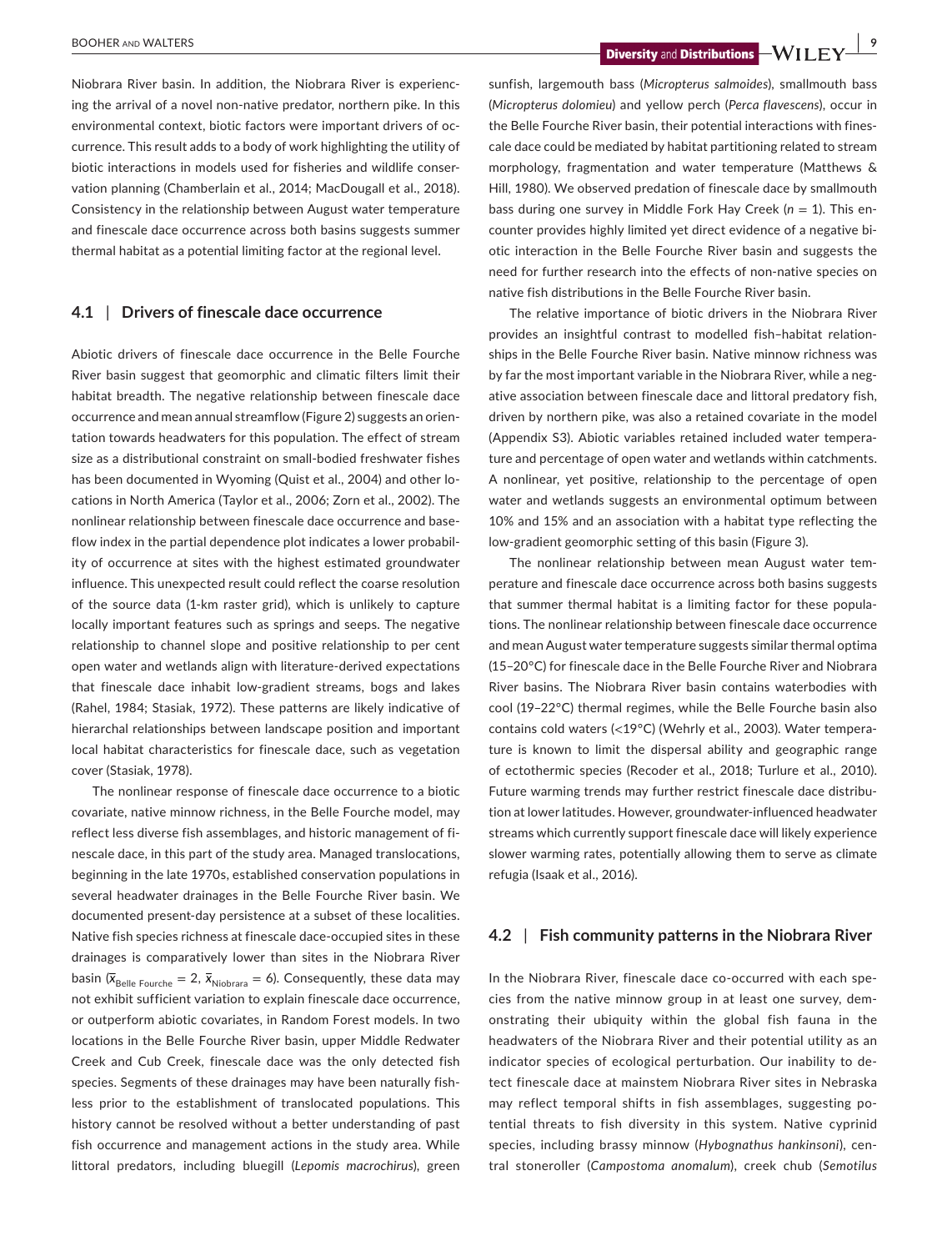

**FIGURE 4** (a) Spatial patterns of native minnow richness at sites with and without the occurrence of invasive northern pike (*Esox luscius*) in the Niobrara River basin from 2008 to 2019. The most recent survey was retained among replicates within National Hydrography Dataset flow lines. (b) Counts of native minnow species (see Table 2 for species list) were lower at sites where northern pike were detected (Mann– Whitney *U* test,  $W = 126$ ,  $p = .054$ ; Fligner-Killeen test,  $\chi^2 = 0.46$ ,  $p = .499$ )

*atromaculatus*) and fathead minnow (*Pimephales promelas*), were detected in surveys within Agate Fossil Beds National Monument in 1979 and 1989, but not in subsequent sampling events in 2008 and 2011 (Spurgeon et al., 2014). Spurgeon et al. (2014) observed relatively intact native fish assemblages, including finescale dace, on two properties located upstream of Agate Fossil Beds National Monument in 2011, but in 2018 we did not detect finescale dace, or any native small-bodied fish, at sites in close proximity to those sites.

Non-native predatory game species such as northern pike were historically stocked in the lower segment of the Niobrara basin at Box Butte Reservoir, Nebraska, between 1949 and 1989 (Spurgeon et al., 2014), and colonization of areas farther upstream has been documented in recent monitoring efforts (B. Compton & N. Hogberg, Wyoming Game and Fish Department, personal communication, 2017). Negative effects of northern pike on finescale dace could be attributed to mechanisms such as displacement of habitat use, competition or predation. Stasiak et al. (2011) suggested that northern pike predation on native fishes was potentially causing the absence of small-bodied native fishes during 2011 surveys in the Niobrara River within Agate Fossil Beds National Monument, Nebraska. Diet samples from northern pike taken near the Wyoming–Nebraska state line in 2015 contained finescale dace and other native minnows, providing additional evidence that predation could be an important mechanism driving biotic interactions in the Niobrara River (N. Hogberg, Wyoming Game and Fish Department, personal communication, 2017). Collectively, spatial patterns in minnow diversity and a negative trend of association between northern pike occurrence and native minnow richness (Mann-Whitney U test,  $W = 126$ ,  $p = .054$ ; Fligner–Killeen test,  $\chi^2$  = 0.46,  $p$  = .499; Figure 4) suggest potential displacement of native species by an invasive predatory species. These data are indicative of novel biotic interactions that could alter or eliminate entire assemblages of native freshwater fishes.

# **4.3** | **Conservation and management implications**

We expected abiotic factors to be dominant drivers of finescale dace occurrence in our study system, as relict populations tend to occupy areas in close proximity to abiotically stressful conditions (Woolbright et al., 2014). This was supported by (a) a shared response to August water temperature in both basins, indicating that summer thermal habitat is a regional limiting factor for finescale dace in the Great Plains, and (b) the importance of abiotic drivers in the Belle Fourche River basin (Figure 2, Figure 3). The importance of biotic interactions in the Niobrara River highlights a scenario where biotic interactions may further constrain populations with naturally low prevalence. Collectively, these results suggest that potential mitigation efforts for finescale dace will benefit greatly from basinspecific management plans.

Our surveys revealed greater finescale dace occurrence in the Belle Fourche River basin than had been documented in previous sampling efforts (B. Bradshaw, Wyoming Game and Fish Department, personal communication, 2015). Notably, we documented persistence in six distinct drainages with a history of managed translocation in Wyoming and South Dakota, providing further documentation of the potential viability of this restoration strategy for increasing the redundancy of finescale dace populations within the Belle Fourche River basin (Amiotte et al., 2015). Studies that assessed the quality of candidate translocation sites (Hickerson & Walters, 2019) and success of past translocation efforts (Harig et al., 2000; Novinger & Rahel, 2003) for freshwater fishes could guide future management actions for finescale dace.

Belle Fourche River basin models indicate that low-gradient, coolwater environments are important for finescale dace. These characteristics could be strongly influenced by current and future management of North American beaver (*Castor canadensis*) in the study area. Habitat modelling by Beck et al. (2010) identified areas in the Black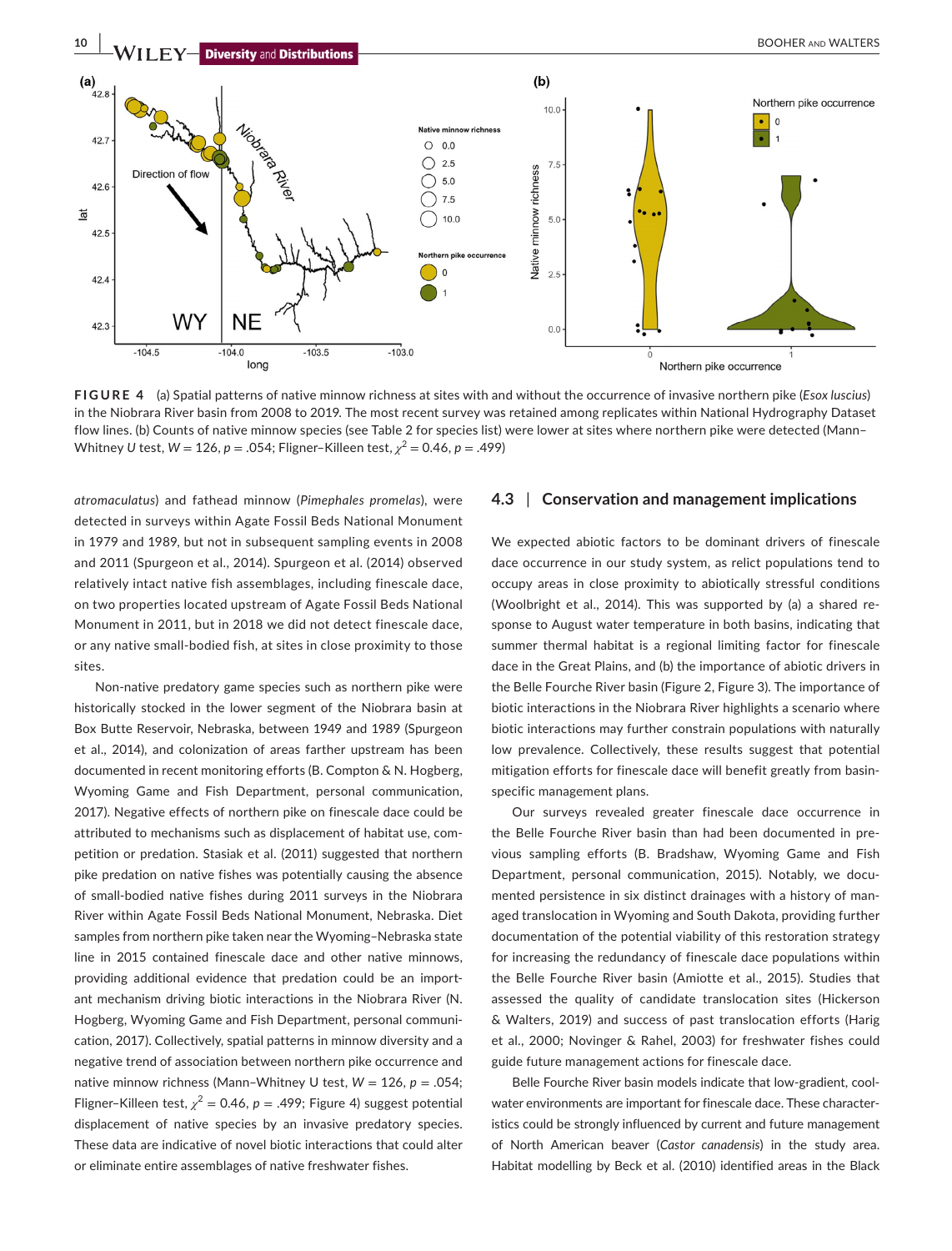**BOOHER AND WALTERS 11 11 Diversity and Distributions**  $-WII$  **FY**  $\frac{111}{2}$ 

Hills National Forest with perennial water and low stream gradients as two factors affecting site suitability for beaver. Areas with suitable geomorphology, vegetation and hydrology could be targeted for active beaver reintroduction (Macdonald et al., 2000) or restoration using beaver dam analogs—structures which simulate beaver dams and promote recovery of degraded streams (Pollock et al., 2014). Ecosystem benefits stemming from beaver-influenced landscapes, including increased habitat complexity, streamflow duration and invertebrate production (Kemp et al., 2012), could benefit finescale dace and the greater biotic community of the Belle Fourche River basin.

Leveraging biological data, such as the distribution and abundance of competing and predatory species, can yield insight into emergent threats to native taxa. We highlight the importance of such an approach with fish survey data from the Niobrara River basin, where biotic interactions substantially improved performance of classification models (Table 4). An apparent reduction in native minnow richness at sites with non-native littoral predators adds to previous studies examining incursions of invasive species into hotspots of native species diversity (Light & Marchetti, 2007; Stohlgren et al., 1999). Invasions of northern pike are particularly alarming, as they exhibit trophic adaptability in prey selection between fish and invertebrates, indicating their potential to alter or eliminate native fish communities as novel apex predators (Beaudoin et al., 1999; Chapman & Mackay, 1984; Sepulveda et al., 2013). Their profound impact on aquatic systems alludes to dim ecological futures for native small-bodied fishes of the Great Plains in the absence of effective predator control or containment. The Niobrara River's fragmented nature due to headwater intermittency provides opportunities for slowing northern pike invasion, but is also a challenge for the long-term fitness of native fishes (Pavlova et al., 2017). Safeguarding remaining native fish diversity in the Niobrara River will likely require measures, which both suppress predators and use hydrologic and structural fish passage barriers to control non-native colonization of remaining native fish refugia (Kruse et al., 2001).

Studies that effectively integrate new and existing datasets can inform future actions aimed at maintaining distinct assemblages of native fishes in an increasingly uncertain future of invasions and environmental change. Our results highlight the importance of basin-specific approaches due to the potential for high context dependence, as we found explanatory factors that were useful for evaluating the relative importance of biotic versus abiotic drivers. In a topographically diverse watershed such as the Belle Fourche abiotic drivers can strongly influence fish distributions, while biotic drivers are likely to be especially important in basins with recent biological invasions. In this context, novel species interactions present a more pressing risk to persistence than abiotic stressors often linked to climate relict distributions. Conservation plans that incorporate mutual and synergistic threats will improve efforts to safeguard rare species at the edge of range-wide distributions.

#### **ACKNOWLEDGEMENTS**

We are deeply grateful to the private landowners of Crook County and Niobrara County, Wyoming, Nebraska Chapter of The Nature

Conservancy and the Prairie Plains Resource Institute for providing site access. We thank seasonal technicians Andrew Kaneb and Taren Giberti and fisheries management biologists in Wyoming, Nebraska and South Dakota who provided data, assistance in the field or advice in project planning. Historic survey data were provided by the Wyoming Game and Fish Department, South Dakota Natural Heritage Database and Department of Game, Fish and Parks, and Nebraska Game and Parks Commission Rivers and Streams Program. This project was funded by the Wyoming Game and Fish Department through U.S. Fish and Wildlife Service State Wildlife Grant #1003586. Field data from 2018 to 2019 were collected under Chapter 33 Permit 1177 from the Wyoming Game and Fish Department, Scientific Collector's Permit 41 and an Endangered Species Permit from the State of South Dakota, Department of Game Fish and Parks, and Scientific and Educational Permit 1094 from the Nebraska Game and Parks Commission. The study was performed under the auspices of University of Wyoming Institutional Animal Care and Use Committee Protocol #20180625AW00316-01. Any use of trade, firm or product names is for descriptive purposes only and does not imply endorsement by the U.S. Government.

#### **CONFLICT OF INTEREST**

There is no conflict of interest declared in this article.

### **PEER REVIEW**

The peer review history for this article is available at [https://publo](https://publons.com/publon/10.1111/ddi.13227) [ns.com/publon/10.1111/ddi.13227](https://publons.com/publon/10.1111/ddi.13227).

# **DATA AVAILABILITY STATEMENT**

Data supporting the results are available from the Dryad Digital Repository [\[https://doi.org/10.5061/dryad.q573n5th9;](https://doi.org/10.5061/dryad.q573n5th9) Booher and Walters 2020].

# **ORCID**

*Evan C. J. Booher* <https://orcid.org/0000-0003-4353-9113> *Annika W. Walters* <https://orcid.org/0000-0002-8638-6682>

#### **REFERENCES**

- Amiotte, J., Simpson, G., & Barnes, M. E. (2015). Re-establishment of Finescale Dace (*Phoxinus neogaeus*) in Mud lake, Lawrence County, South Dakota. *Proceedings of the South Dakota Academy of Science*, *94*, 195–200.
- Beaudoin, C. P., Tonn, W. M., Prepas, E. E., & Wassenaar, L. I. (1999). Individual specialization and trophic adaptability of northern pike (*Esox lucius*): An isotope and dietary analysis. *Oecologia*, *120*(3), 386– 396. <https://doi.org/10.1007/s004420050871>
- Beck, J. L., Dauwalter, D. C., Gerow, K. G., & Hayward, G. D. (2010). Design to monitor trend in abundance and presence of American beaver (*Castor canadensis*) at the national forest scale. *Environmental Monitoring and Assessment*, *164*(1–4), 463–479. [https://doi.](https://doi.org/10.1007/s10661-009-0907-8) [org/10.1007/s10661-009-0907-8](https://doi.org/10.1007/s10661-009-0907-8)
- Bivand, R., Rundel, C., Pebesma, E., Stuetz, R., Hufthammer, K., Giraudoux, P., Davis, M., & Santilli, S. (2019). *Package "Rrgeos"*. Retrieved from [https://cran.rstudio.com/web/packages/rgeos/](https://cran.rstudio.com/web/packages/rgeos/rgeos.pdf) [rgeos.pdf](https://cran.rstudio.com/web/packages/rgeos/rgeos.pdf)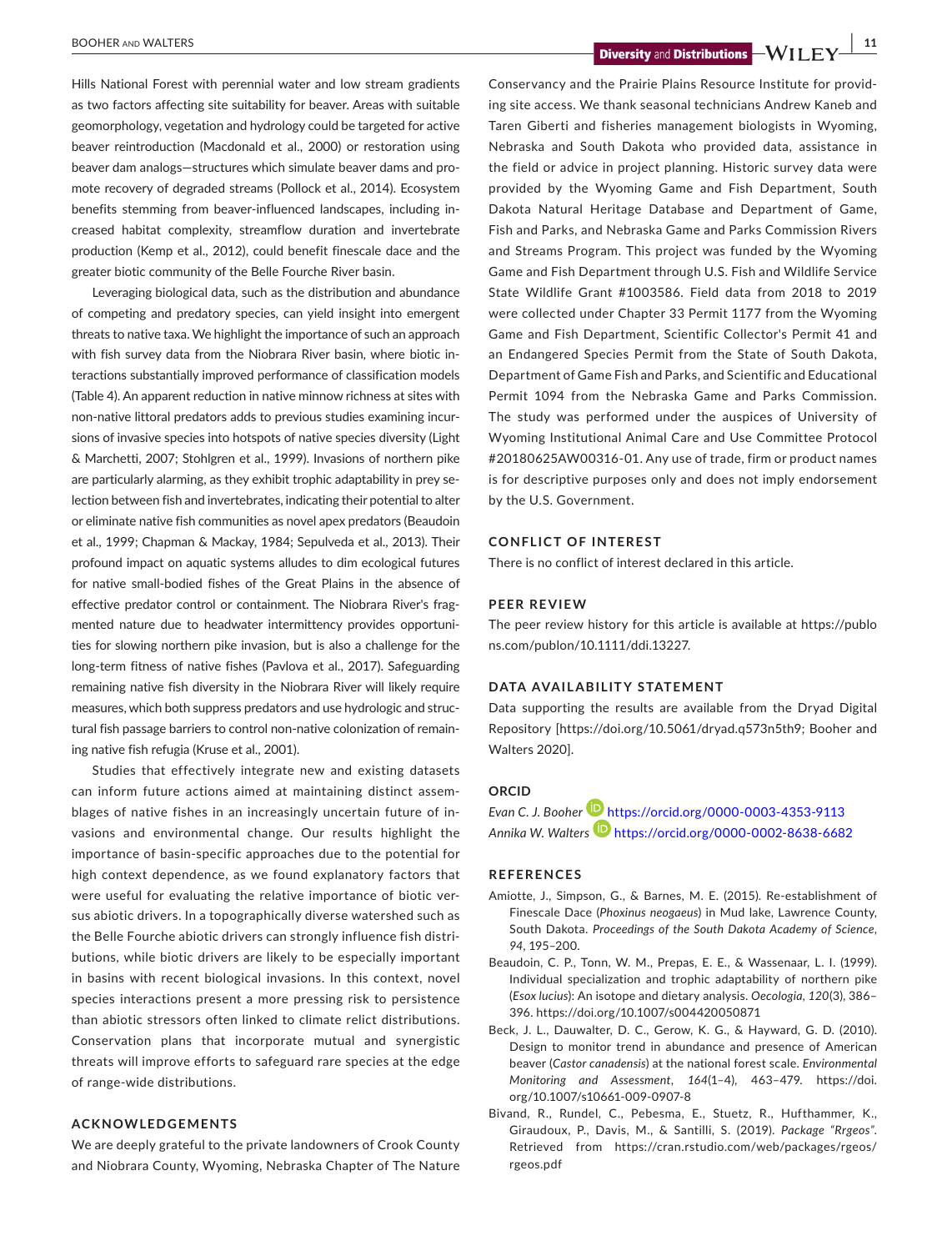**12 WILEY Diversity** and **Distributions** 

- Bradshaw, B. (1996). *Niobrara River basin management plan*. Sheridan, Wyoming: Wyoming Game and Fish Department.
- Breiman, L. (2001). Random forests. *Machine Learning*, *45*, 5–32. [https://](https://doi.org/10.1023/A:1010933404324) [doi.org/10.1023/A:1010933404324](https://doi.org/10.1023/A:1010933404324)
- Breiman, L., Friedman, J. H., Olshen, R. A., & Stone, C. J. (1984). *Classification and regression trees* (1st ed.). Chapman & Hall.
- Brook, B. W., Sodhi, N. S., & Bradshaw, C. J. A. (2008). Synergies among extinction drivers under global change. *Trends in Ecology and Evolution*, *23*(8), 453–460.<https://doi.org/10.1016/j.tree.2008.03.011>
- Buckland, S. T., & Elston, D. A. (1993). Empirical models for the spatial distribution of wildlife. *Journal of Applied Ecology*, *30*(3), 478–495. <https://doi.org/10.2307/2404188>
- Chamberlain, S. A., Bronstein, J. L., & Rudgers, J. A. (2014). How context dependent are species interactions? *Ecology Letters*, *17*(7), 881–890. <https://doi.org/10.1111/ele.12279>
- Chandler, G. L., Wollrab, S. P., Horan, D. L., Nagel, D. E., Parkes, S. L., Isaak, D. J., Wenger, S. J., Peterson, E. E., Ver Hoef, J. M., Hostetler, S. W., Luce, C. H., Dunham, J. B., Kershner, J. L., & Roper, B. B. (2016). *NorWeST stream temperature data summaries for the western U.S.* Fort Collins, CO: Forest Service Research Data Archive. [https://doi.](https://doi.org/10.2737/RDS-2016-0032) [org/10.2737/RDS-2016-0032](https://doi.org/10.2737/RDS-2016-0032)
- Chapman, C. A., & Mackay, W. C. (1984). Versatility in habitat use by a top aquatic predator, *Esox lucius* L. *Journal of Fish Biology*, *25*(1), 109– 115.<https://doi.org/10.1111/j.1095-8649.1984.tb04855.x>
- Clavero, M., & García-Berthou, E. (2005). Invasive species are a leading cause of animal extinctions. *Trends in Ecology and Evolution*, *20*(3), 110.<https://doi.org/10.1016/j.tree.2005.01.003>
- Cohen, J. (1968). Weighted kappa: Nominal scale agreement provision for scaled disagreement or partial credit. *Psychological Bulletin*, *70*(4), 213–220.<https://doi.org/10.1037/h0026256>
- Cope, E. D. (1869). Synopsis of the Cyprinidæ of Pennsylvania with supplement on some new species of American and African fishes. *Transactions of the American Philosophical Society*, *13*(3), 351–410.
- Crawford, S., Whelan, G., Infante, D., Blackhart, K., Wesley, D., Fuller, P. L., Birdsong, T., Wieferich, D. J., McClees-Funinan, R., Stedman, S. M., Herreman, K., & Ruhl, P. (2016). *Through a fish's eye: The status of fish habitats in the United States 2015*. National Fish Habitat Partnership. <http://assessment.fishhabitat.org/>
- Cutler, D. R., Edwards, T. C., Beard, K. H., Cutler, A., Hess, K. T., Gibson, J., & Lawler, J. J. (2007). Random forests for classification in ecology. *Ecology*, *88*(11), 2783–2792.<https://doi.org/10.1890/07-0539.1>
- Dormann, C. F., Elith, J., Bacher, S., Buchmann, C., Carl, G., Carré, G., Marquéz, J. R. G., Gruber, B., Lafourcade, B., Leitão, P. J., Münkemüller, T., Mcclean, C., Osborne, P. E., Reineking, B., Schröder, B., Skidmore, A. K., Zurell, D., & Lautenbach, S. (2013). Collinearity: A review of methods to deal with it and a simulation study evaluating their performance. *Ecography*, *36*(1), 27–46. [https://doi.](https://doi.org/10.1111/j.1600-0587.2012.07348.x) [org/10.1111/j.1600-0587.2012.07348.x](https://doi.org/10.1111/j.1600-0587.2012.07348.x)
- Egly, R. M., & Larson, E. R. (2018). Distribution, habitat associations, and conservation status updates for the pilose crayfish *Pacifastacus gambelii* (Girard, 1852) and Snake River pilose crayfish *Pacifastacus connectens* (Faxon, 1914) of the western United States. *PeerJ*, *9*, e5668. <https://doi.org/10.7717/peerj.5668>
- Elith, J., H. Graham, C., P. Anderson, R., Dudík, M., Ferrier, S., Guisan, A., J. Hijmans, R., Huettmann, F., R. Leathwick, J., Lehmann, A., Li, J., G. Lohmann, L., A. Loiselle, B., Manion, G., Moritz, C., Nakamura, M., Nakazawa, Y., McC. M. Overton, J., Townsend Peterson, A., … E. Zimmermann, N. (2006). Novel methods improve prediction of species' distributions from occurrence data. *Ecography*, *29*(2), 129–151. <https://doi.org/10.1111/j.2006.0906-7590.04596.x>
- Evans, J. S., & Cushman, S. A. (2009). Gradient modeling of conifer species using random forests. *Landscape Ecology*, *24*(5), 673–683. <https://doi.org/10.1007/s10980-009-9341-0>
- Fausch, K. D., & Bestgen, K. R. (1997). Ecology of fishes indigenous to the central and southwestern great plains. In F. B. Knopf, & F. L. Samson

(Eds.), *Ecology and conservation of Great Plains Vertebrates* (pp. 131– 166). Springer. [https://doi.org/10.1007/978-1-4757-2703-6\\_6](https://doi.org/10.1007/978-1-4757-2703-6_6)

- Findlay, C. S., Bert, D. G., & Zheng, L. (2000). Effect of introduced piscivores on native minnow communities in Adirondack lakes. *Canadian Journal of Fisheries and Aquatic Sciences*, *57*(3), 570–580. [https://doi.](https://doi.org/10.1139/cjfas-57-3-570) [org/10.1139/cjfas-57-3-570](https://doi.org/10.1139/cjfas-57-3-570)
- Franklin, J. (2013). Species distribution models in conservation biogeography: Developments and challenges. *Diversity and Distributions*, *19*(10), 1217–1223.<https://doi.org/10.1111/ddi.12125>
- Gross, S. J., & Price, T. D. (2000). Determinants of the northern and southern range limits of a warbler. *Journal of Biogeography*, *27*(4), 869–878. <https://doi.org/10.1046/j.1365-2699.2000.00440.x>
- Hampe, A., & Jump, A. S. (2011). Climate relicts: Past, present, future. *Annual Review of Ecology, Evolution, and Systematics*, *42*, 313–333.
- Hampe, A., My, R., & Petit, J. (2005). Conserving biodiversity under climate change: The rear edge matters. *Ecology Letters*, *8*, 461–467. <https://doi.org/10.1111/j.1461-0248.2005.00739.x>
- Harig, A. L., Fausch, K. D., & Young, M. K. (2000). Factors influencing success of greenback cutthroat trout translocations. *North American Journal of Fisheries Management*, *20*(4), 994–1004. [https://doi.](https://doi.org/10.1577/1548-8675(2000)020%3C0994:fisogc%3E2.0.co;2) [org/10.1577/1548-8675\(2000\)020](https://doi.org/10.1577/1548-8675(2000)020%3C0994:fisogc%3E2.0.co;2)<0994:fisogc>2.0.co;2
- He, X., & Kitchell, J. F. (1990). Direct and indirect effects of predation on a fish community: A whole-lake experiment. *Transactions of the American Fisheries Society*, *119*, 825–835. [https://doi.](https://doi.org/10.1577/1548-8659(1990)119%3C0825:DAIEOP%3E2.3.CO;2) [org/10.1577/1548-8659\(1990\)119](https://doi.org/10.1577/1548-8659(1990)119%3C0825:DAIEOP%3E2.3.CO;2)<0825:DAIEOP>2.3.CO;2
- Hickerson, B. T., Maitland, B. M., & Walters, A. W. (2019). Effects of multiple nonnative fish on an imperiled cyprinid, hornyhead chub. *Transactions of the American Fisheries Society*, *148*(6), 1132–1145. <https://doi.org/10.1002/tafs.10203>
- Hickerson, B. T., & Walters, A. W. (2019). Evaluation of potential translocation sites for an imperiled cyprinid, the h hornyhead chub. *North American Journal of Fisheries Management*, *39*(1), 205–218. [https://](https://doi.org/10.1002/nafm.10261) [doi.org/10.1002/nafm.10261](https://doi.org/10.1002/nafm.10261)
- Hill, R. A., Weber, M. H., Leibowitz, S. G., Olsen, A. R., & Thornbrugh, D. J. (2016). The Stream-Catchment (StreamCat) dataset: A database of watershed metrics for the conterminous United States. *Journal of the American Water Resources Association*, *52*(1), 120–128. [https://doi.](https://doi.org/10.1111/1752-1688.12372) [org/10.1111/1752-1688.12372](https://doi.org/10.1111/1752-1688.12372)
- Hoagstrom, C. W., & Berry, C. R. (2006). Island biogeography of native fish faunas among great plains drainage basins: Basin scale features influence composition. *American Fisheries Society Symposium*, *48*(November), 221–264.
- Homer, C., Dewitz, J., Yang, L., Jin, S., Danielson, P., Xian, G., Coulston, J., Herold, N., Wickham, J., & Megown, K. (2015). Completion of the 2011 National Land Cover Database for the conterminous United States—Representing a decade of land cover change information. *Photogrammetric Engineering and Remote Sensing*, *81*(5), 345–354. [http://www.ingentaconnect.com/](http://www.ingentaconnect.com/content/asprs/pers/2015/00000081/00000005/art00002) [content/asprs/pers/2015/00000081/00000005/art00002](http://www.ingentaconnect.com/content/asprs/pers/2015/00000081/00000005/art00002)
- Isaak, D. J., Wenger, S. J., Peterson, E. E., Ver Hoef, J. M., Nagel, D. E., Luce, C. H., Hostetler, S. W., Dunham, J. B., Roper, B. B., Wollrab, S. P., Chandler, G. L., Horan, D. L., & Parkes-Payne, S. (2017). The NorWeST summer stream temperature model and scenarios for the Western U.S.: A crowd-sourced database and new geospatial tools foster a user community and predict broad climate warming of rivers and streams. *Water Resources Research*, *53*(11), 9181–9205. [https://](https://doi.org/10.1002/2017WR020969) [doi.org/10.1002/2017WR020969](https://doi.org/10.1002/2017WR020969)
- Isaak, D. J., Young, M. K., Luce, C. H., Hostetler, S. W., Wenger, S. J., Peterson, E. E., Ver Hoef, J. M., Groce, M. C., Horan, D. L., & Nagel, D. E. (2016). Slow climate velocities of mountain streams portend their role as refugia for cold-water biodiversity. *Proceedings of the National Academy of Sciences of the United States of America*, *113*(16), 4374– 4379.<https://doi.org/10.1073/pnas.1522429113>
- Jackson, D. A., & Mandrak, N. E. (2002). Changing fish biodiversity: Predicting the loss of cyprinid biodiversity due to global climate change. *American Fisheries Society Symposium*, *32*, 89–98.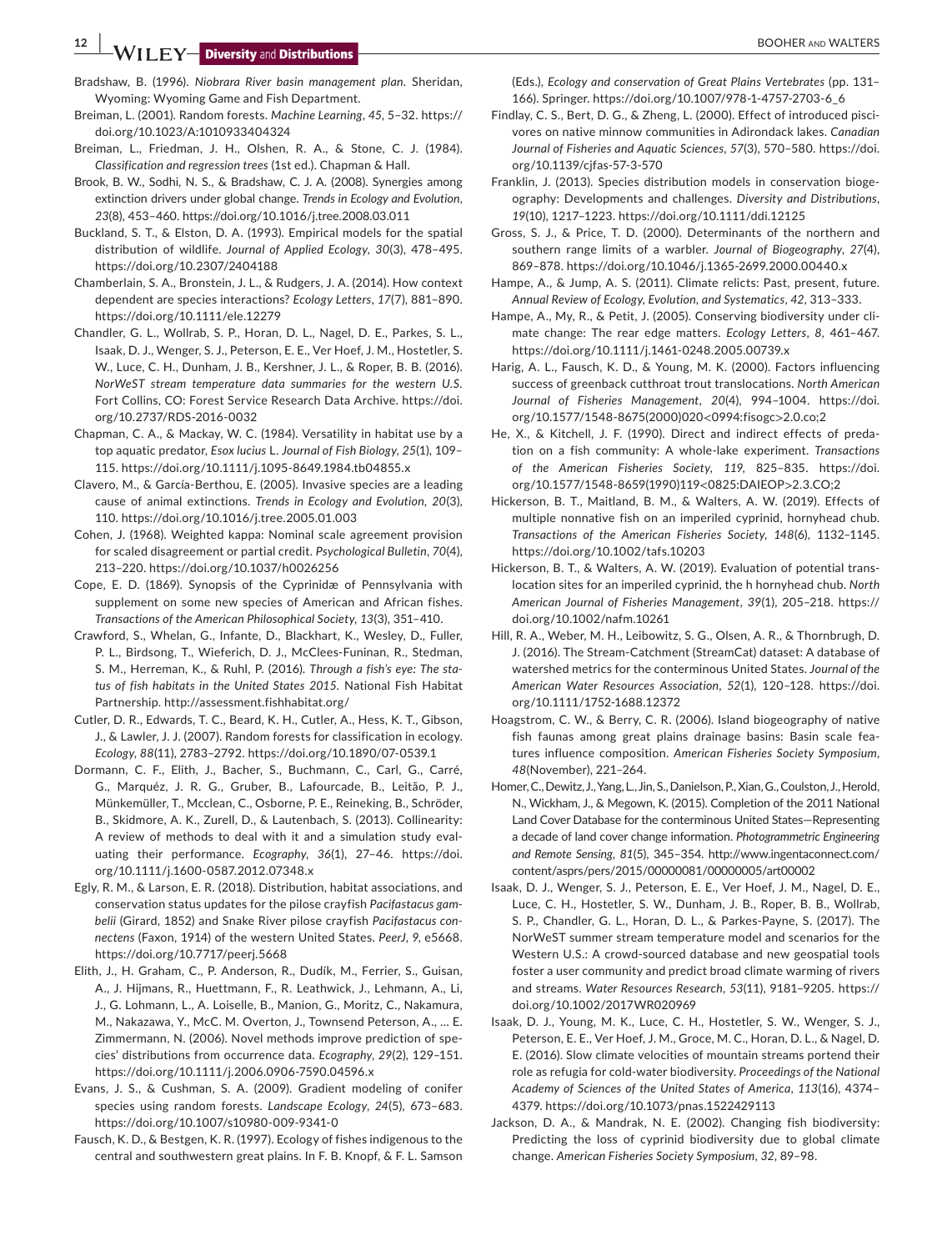- Jarnevich, C. S., & Young, N. E. (2019). Not so normal normals: Species distribution model results are sensitive to choice of climate normals and model type. *Climate*, *7*(3), 37. <https://doi.org/10.3390/cli7030037>
- Kemp, P. S., Worthington, T. A., Langford, T. E. L., Tree, A. R. J., & Gaywood, M. J. (2012). Qualitative and quantitative effects of reintroduced beavers on stream fish. *Fish and Fisheries*, *13*(2), 158–181. <https://doi.org/10.1111/j.1467-2979.2011.00421.x>
- Knight, D., Jones, G., Reiners, W., & Romme, W. D. (2014). Chapter 6: Grasslands. In Knight, D. (Ed.), *Mountains and plains: The ecology of Wyoming landscapes*, Second, (83–84). New Haven, Connecticut: Yale University Press.
- Kruse, C. G., Hubert, W. A., & Rahel, F. J. (2001). An assessment of headwater isolation as a conservation strategy for cutthroat trout in the Absaroka Mountains of Wyoming. *Northwest Science*, *75*(1), 1–11.
- Liaw, A., & Wiener, M. (2002). Classification and regression by random-Forest. *R News*, *2/3*, 18–22. [http://cran.r-project.org/doc/Rnews/](http://cran.r-project.org/doc/Rnews/Rnews_2002-3.pdf) [Rnews\\_2002-3.pdf](http://cran.r-project.org/doc/Rnews/Rnews_2002-3.pdf)
- Lee, D. S., Gilbert, C. R., Hocutt, C. H., Jenkins, R. E., McAllister, D. E., & Stauffer, J. R. J. (1980). *Atlas of North American freshwater fishes*, Raleigh, North Carolina: North Carolina State Museum of Natural History.
- Light, T., & Marchetti, M. P. (2007). Distinguishing between invasions and habitat changes as drivers of diversity loss among California's freshwater fishes. *Conservation Biology*, *21*(2), 434–446. [https://doi.](https://doi.org/10.1111/j.1523-1739.2006.00643.x) [org/10.1111/j.1523-1739.2006.00643.x](https://doi.org/10.1111/j.1523-1739.2006.00643.x)
- Louthan, A. M., Doak, D. F., & Angert, A. L. (2015). Where and when do species interactions set range limits ? *Trends in Ecology & Evolution*, *30*(12), 780–792.<https://doi.org/10.1016/j.tree.2015.09.011>
- Lyons, J., Stewart, J. S., & Mitro, M. (2010). Predicted effects of climate warming on the distribution of 50 stream fishes in Wisconsin, U.S.A. *Journal of Fish Biology*, *77*(8), 1867–1898. [https://doi.](https://doi.org/10.1111/j.1095-8649.2010.02763.x) [org/10.1111/j.1095-8649.2010.02763.x](https://doi.org/10.1111/j.1095-8649.2010.02763.x)
- Macdonald, D. W., Tattersall, F. H., Rushton, S., South, A. B., Shaila, R., Maitland, P., & Strachan, R. (2000). Reintroducing the beaver (*Castor fiber*) to Scotland: A protocol for identifying and assessing suitable release sites. *Animal Conservation*, *3*(2), 125–133. [https://doi.](https://doi.org/10.1017/S1367943000000822) [org/10.1017/S1367943000000822](https://doi.org/10.1017/S1367943000000822)
- MacDougall, A. S., Harvey, E., McCune, J. L., Nilsson, K. A., Bennett, J., Firn, J., Bartley, T., Grace, J. B., Kelly, J., Tunney, T. D., McMeans, B., Matsuzaki, S. I. S., Kadoya, T., Esch, E., Cazelles, K., Lester, N., & McCann, K. S. (2018). Context-dependent interactions and the regulation of species richness in freshwater fish. *Nature Communications*, *9*(1), 1–9. <https://doi.org/10.1038/s41467-018-03419-1>
- MacRae, P. S. D., & Jackson, D. A. (2001). The influence of smallmouth bass (*Micropterus dolomieu*) predation and habitat complexity on the structure of littoral zone fish assemblages. *Canadian Journal of Fisheries and Aquatic Sciences*, *58*(2), 342–351. [https://doi.](https://doi.org/10.1139/cjfas-58-2-342) [org/10.1139/cjfas-58-2-342](https://doi.org/10.1139/cjfas-58-2-342)
- Manel, S., Williams, H. C., Ormerod, S. J., Manel, S., Williamst, H. C., & Ormerodt, S. J. (2001). Evaluating presence-absence models in ecology: The need to account for prevalence published by : British Ecological Society Journal of Applied Evaluating presence-absence models in ecology: 38, 921–931 the need to account for prevalence. *Journal of Applied Ecology*, *38*(5), 921–931.
- Matthews, W. J., & Hill, L. G. (1980). Habitat partitioning in the fish community of a southwestern river. *The Southwestern Naturalist*, *25*(1), 51–66. <https://doi.org/10.2307/3671211>
- McDonald, L. (2004). Sampling Rare Populations. In W. Thompson (Ed.), *Sampling rare or elusive species: Concepts, designs, and techniques for estimating population parameters*, (11–21). Washington D.C.: Island Press.
- McPhail, J. D. (1963). *The postglacial dispersal of freshwater fishes in northern North America*. McGill University.
- Murphy, M. A., Evans, J. S., & Storfer, A. (2010). Quantifying *Bufo boreas* connectivity in Yellowstone National Park with landscape genetics. *Ecology*, *91*(1), 252–261.<https://doi.org/10.1890/08-0879.1>
- Naus, C. A., Driscoll, D. G., & Carter, J. M. (2001). *Geochemistry of the Madison and Minnelusa Aquifers in the Black Hills Area, South Dakota*, Water-Resources Investigations Report 01-4129(63–65). Rapid City, South Dakota: U.S. Geological Survey. [https://pubs.usgs.gov/wri/wri01](http://pubs.usgs.gov/wri/wri014129/pdf/wri014129.pdf) [4129/pdf/wri014129.pdf](http://pubs.usgs.gov/wri/wri014129/pdf/wri014129.pdf)
- Novinger, D. C., & Rahel, F. J. (2003). Isolation management with artificial barriers as a conservation strategy for cutthroat trout in headwater streams. *Conservation Biology*, *17*(3), 772–781. [https://doi.](https://doi.org/10.1046/j.1523-1739.2003.00472.x) [org/10.1046/j.1523-1739.2003.00472.x](https://doi.org/10.1046/j.1523-1739.2003.00472.x)
- Pavlova, A., Beheregaray, L. B., Coleman, R., Gilligan, D., Harrisson, K. A., Ingram, B. A., Kearns, J., Lamb, A. M., Lintermans, M., Lyon, J., Nguyen, T. T. T., Sasaki, M., Tonkin, Z., Yen, J. D. L., & Sunnucks, P. (2017). Severe consequences of habitat fragmentation on genetic diversity of an endangered Australian freshwater fish: A call for assisted gene flow. *Evolutionary Applications*, *10*(6), 531–550. [https://](https://doi.org/10.1111/eva.12484) [doi.org/10.1111/eva.12484](https://doi.org/10.1111/eva.12484)
- Poff, N. L. (1997). Landscape filters and species traits: Towards mechanistic understanding and prediction in stream ecology. *Journal of the North American Benthological Society*, *16*(2), 391–409.
- Pollock, M. M., Beechie, T. J., Wheaton, J. M., Jordan, C. E., Bouwes, N., Weber, N., & Volk, C. (2014). Using beaver dams to restore incised stream ecosystems. *BioScience*, *64*(4), 279–290. [https://doi.](https://doi.org/10.1093/biosci/biu036) [org/10.1093/biosci/biu036](https://doi.org/10.1093/biosci/biu036)
- PRISM Climate Group (2019). Oregon State University. Retrieved from <http://prism.oregonstate.edu>, created September 29, 2019.
- Quist, M. C., Hubert, W. A., & Rahel, F. J. (2004). Elevation and streamsize thresholds affect distributions of native and exotic warmwater fishes in Wyoming. *Journal of Freshwater Ecology*, *19*(2), 227–236. <https://doi.org/10.1080/02705060.2004.9664536>
- Quist, M. C., Rahel, F. J., & Hubert, W. A. (2005). Hierarchical faunal filters: An approach to assessing effects of habitat and nonnative species on native fishes. *Ecology of Freshwater Fish*, *14*(1), 24–39. [https://](https://doi.org/10.1111/j.1600-0633.2004.00073.x) [doi.org/10.1111/j.1600-0633.2004.00073.x](https://doi.org/10.1111/j.1600-0633.2004.00073.x)
- R Foundation for Statistical Computing (2019). *R: A language and environment for statistical computing* (3.6.1 (2019-07-05)). R Foundation for Statistical Computing. Retrieved from<https://www.r-project.org/>
- Rabinowitz, D. (1981). Seven forms of rarity. In F. N. Hepper, & H. Synge (Eds.), *The biological aspects of rare plant conservation* (pp. 205–217). Somerset, New Jersey: John Wiley & Sons. <https://doi.org/10.2307/4110060>
- Rahel, F. J. (1984). Factors structuring fish assemblages along a Bog lake successional gradient. *Ecology*, *65*(654), 1276–1289. [https://doi.](https://doi.org/10.2307/1938333) [org/10.2307/1938333](https://doi.org/10.2307/1938333)
- Recoder, R. S., Magalhães-Júnior, A., Rodrigues, J., de Pinto, H. B. A., Rodrigues, M. T., & Camacho, A. (2018). Thermal constraints explain the distribution of the climate relict lizard *Colobosauroides carvalhoi* (Gymnophthalmidae) in the semiarid Caatinga. *South American Journal of Herpetology*, *13*(3), 248–259. [https://doi.org/10.2994/](https://doi.org/10.2994/sajh-d-17-00072.1) [sajh-d-17-00072.1](https://doi.org/10.2994/sajh-d-17-00072.1)
- Schneider, R., Stoner, K., Steinauer, G., Panella, M., & Humpert, M. (Eds.) (2011). In *The Nebraska Natural Legacy Project: State Wildlife Action Plan*, (2nd ed.) (121–123). The Nebraska Game and Parks Commission. [https://outdoornebraska.gov/wp-content/uploads/2015/09/Nebra](https://outdoornebraska.gov/wp-content/uploads/2015/09/NebraskaNaturalLegacyProject2ndEdition.pdf) [skaNaturalLegacyProject2ndEdition.pdf](https://outdoornebraska.gov/wp-content/uploads/2015/09/NebraskaNaturalLegacyProject2ndEdition.pdf)
- Scott, W., & Crossman, E. (1973). *Freshwater Fishes of Canada*, Bulletin 184 (pp. 396–399). Ottawa: Fisheries Research Board of Canada.
- Sepulveda, A. J., Rutz, D. S., Ivey, S. S., Dunker, K. J., & Gross, J. A. (2013). Introduced northern pike predation on salmonids in southcentral Alaska. *Ecology of Freshwater Fish*, *22*(2), 268–279. [https://doi.](https://doi.org/10.1111/eff.12024) [org/10.1111/eff.12024](https://doi.org/10.1111/eff.12024)
- Smith, C. L., & Powell, C. R. (1971). The summer fish communities of Brier Creek, Marshall County, Oklahoma. *American Museum Novitates*, *2458*,  $1 - 30$
- South Dakota Wildlife Action Plan (2014). *Wildlife division report 2014-03*. South Dakota Wildlife Action Plan. Retrieved from [https://gfp.sd.gov/](https://gfp.sd.gov/UserDocs/nav/SD_Wildlife_Action_Plan_Revision_Final.pdf) [UserDocs/nav/SD\\_Wildlife\\_Action\\_Plan\\_Revision\\_Final.pdf](https://gfp.sd.gov/UserDocs/nav/SD_Wildlife_Action_Plan_Revision_Final.pdf)